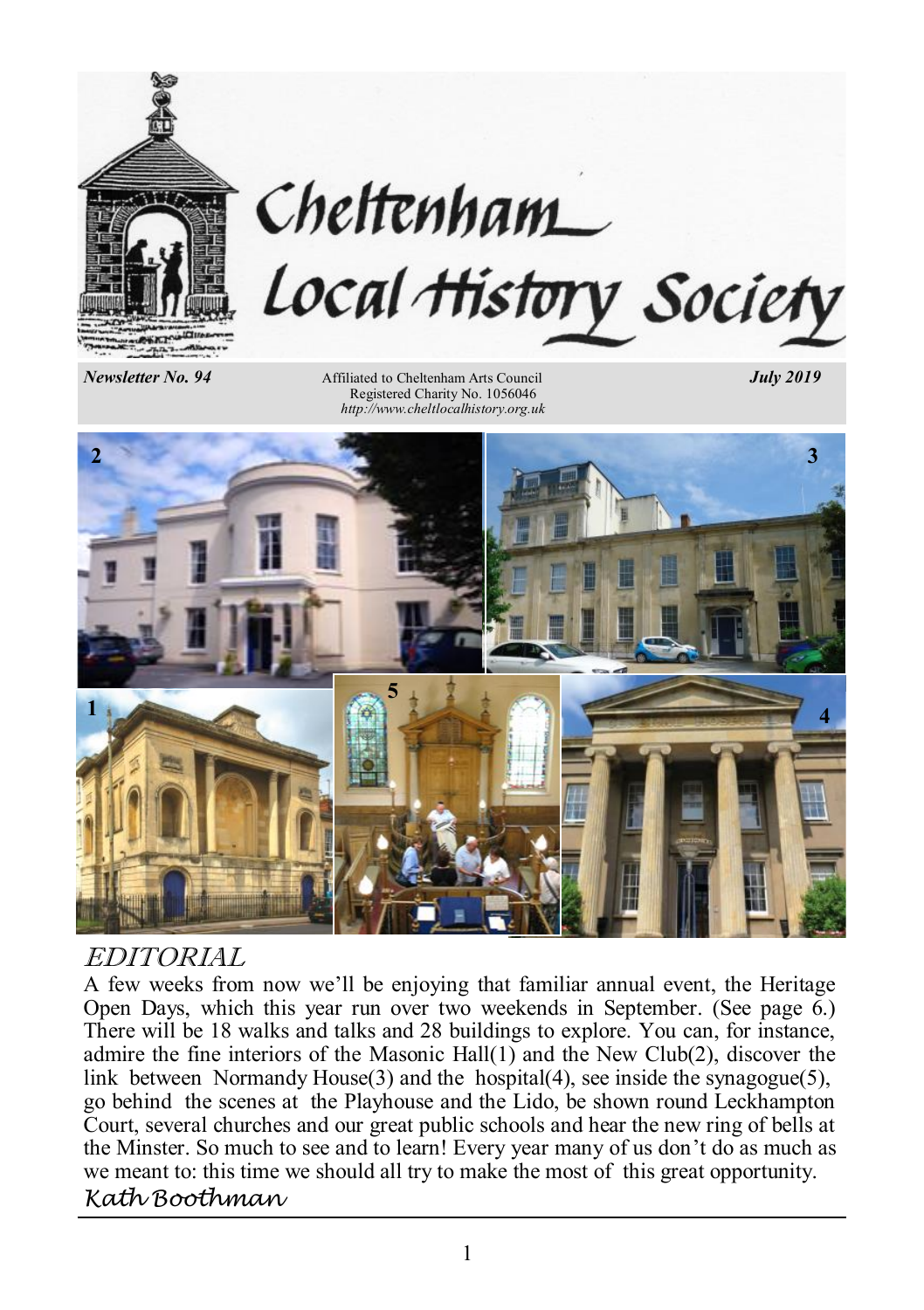For CONTENTS please see page 23.

# EVENING LECTURE PROGRAMME 2019-20

Meetings start at 7.30 pm in the Council Chamber, Municipal Offices, Promenade Visitors pay £2.

#### *Tuesday 17th September:*

#### **Tim Brain—A History of Policing in Gloucestershire**

October 2019 will see a very special anniversary for Gloucestershire. In October 1839 the then Home Secretary, the Marquis of Normington, gave the county justices authority to establish a new police force. In doing so he was initiating modern policing in Gloucestershire, sweeping away hundreds of years of the old amateur system of parish constables and night watches. The Gloucestershire Constabulary today is one of the few county constabularies with an unbroken history stretching right back to the beginning of modern policing in England and Wales. Dr Tim Brain OBE QPM, former chief constable of Gloucestershire and police historian, will tell the story of the Constabulary's formation, its early years and its transition to be still at the leading edge of policing in this country.

#### *Tuesday 15th October:*

**Mick Kippin— 'Broken by Age or War': Life at the Royal Hospital, Chelsea**  It has been said that only the Rich and the Old can live in Chelsea nowadays! Find out from one of 'the old' (In-Pensioner Mick Kippin) what life is like as a Chelsea Pensioner and what it is like to wear their iconic scarlet uniform (please, never call it red - that is a horrible colour!). Discover the history of the Royal Hospital. Who founded it, when and why, and did Nell Gwynne really play a part in its establishment?

#### *Tuesday 19th November:*

#### **Steven Blake—Researching 'the Old Man': the story of Cheltenham's Sherborne Street Sweeps**

One of the most unusual items in the Cheltenham History Galleries at The Wilson is the early 19th century chimney sweep's trade sign that used to hang outside 43 Sherborne Street, Fairview. The sign—known to the Field family, who eventually ran the business, as 'the Old Man—was acquired by the Museum in 1950, when the last of the sweeps, Fred Field, retired at the age of 79. This talk will look at the careers of five successive Sherborne Street sweeps, from the 1820s to 1950, and at their (often confrontational) 'interactions' with a number of other Cheltenham sweeps during the middle decades of the 19th century.

#### *Tuesday 10th December:*

#### **Jonathan Briggs—Mistletoe, History, Legend, Myth and Harvesting**

A wide-ranging talk on mistletoe's place in cultural history, some myths and some truths, some biology and cultivation advice plus a discussion on why we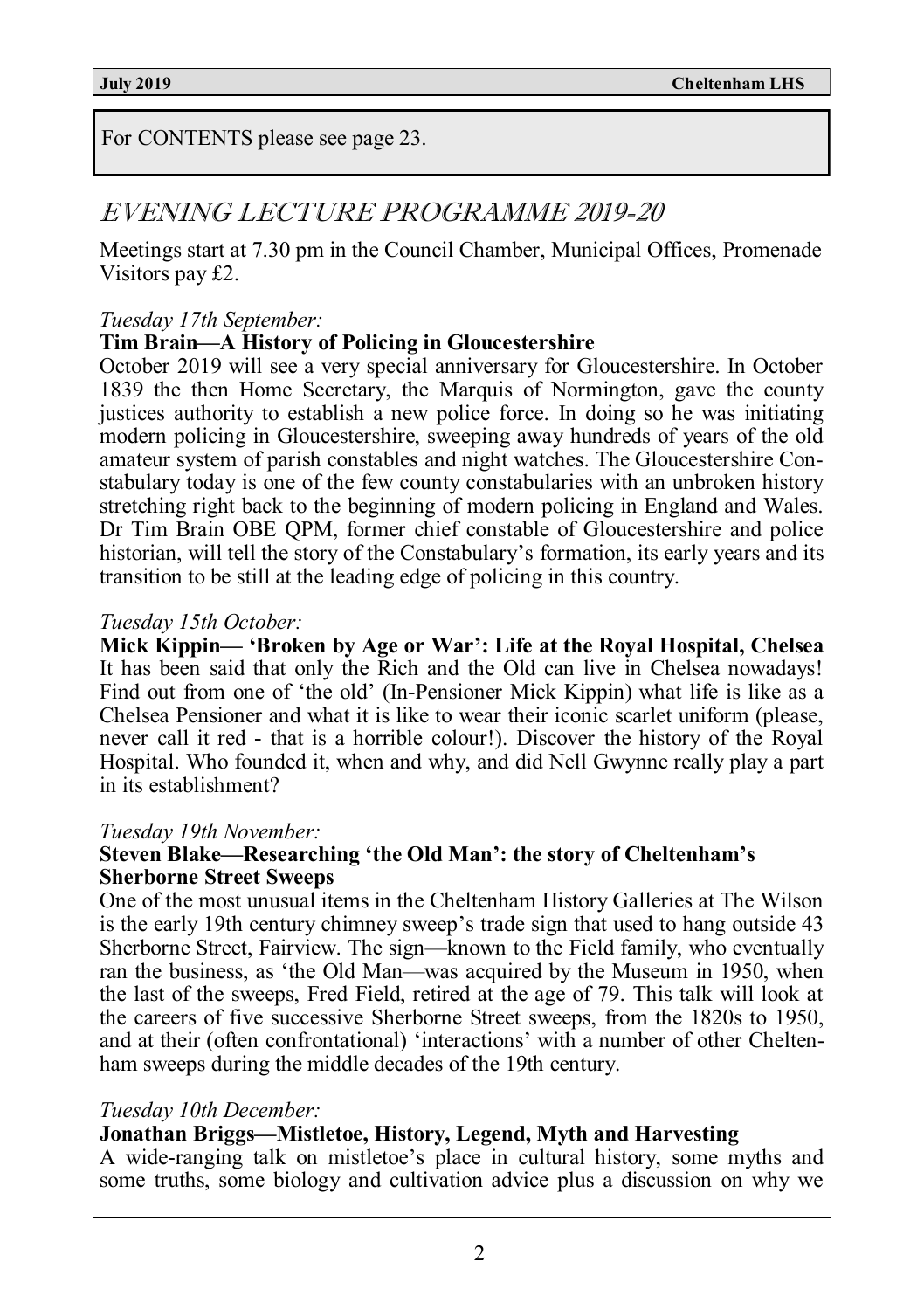have so much in our area and the history of the local trade supplying mistletoe to the Nation (and the Empire!) at Christmas. Jonathan Briggs is a Stroud-based botanist and industrial archaeologist who has been studying mistletoe for over 30 years.

#### *Tuesday 21st January 2020:*

#### **Richard Goddard—The Battle of Tewkesbury 1471**

On Saturday 4th May 1471 the 'Wars of the Roses' came to a head at Tewkesbury. The Yorkist army, commanded by Edward IV, and his brother, the future Richard III, chased down and defeated the Lancastrian army of Queen Margaret and her son Edward, Prince of Wales. The outcome crushed the hope that the heir to the House of Lancaster would again take the throne of England. The talk concentrates on the last few days of the chase, why Tewkesbury was chosen as the site for the battle and the aftermath of the outcome.

#### *Tuesday 18th February 2020:*

#### **Paul Drinkwater—Dr Walter Hadwen: Hero or Charlatan?**

Dr Hadwen was a very remarkable man with strong convictions**.** He was invited to Gloucester at the time of the great smallpox epidemic of 1896 to set up a medical practice. He involved himself in many community issues as a local councillor and JP. He was an anti-vaccinationist, an anti-vivisectionist and a vegetarian. Popular with his patients, he was viewed with some suspicion by the medical profession, which led to his trial and acquittal for the murder of a child under his care. His legacy includes the Evangelical Church in Southgate Street, Gloucester and the Hadwen Medical Centre in Abbeymead.

#### *Tuesday 17th March 2020:*

#### **Martin Horwood—Cheltenham's Past Members of Parliament**

Cheltenham won its own parliamentary representative in the Great Reform Act of 1832, having been represented by Gloucestershire's county members before that time and back to the medieval origins of Parliament. Unusually, it has remained a single-borough seat ever since, giving a brilliant insight into not only changing local political fortunes but also the very evolution of parliamentary elections. Cheltenham has sent a fascinating cast of characters to the Commons - sailors and soldiers, flamboyant aristocrats and grassroots radicals, trusty old warhorses and precocious students. And it has rarely been a 'safe' seat, witnessing nearly two centuries of furiously contested dogfights between Liberals and Tories.

#### *Tuesday 21st April 2020:*

#### **Neela Mann—A History of the Early Quakers of Cheltenham**

Behind a crumbling wall in Grove Street lies a wealth of Cheltenham's early history. The Friends' Burial Ground contains the resting place of people of great importance to Cheltenham. There was a Quaker community in Cheltenham when the town had only one church. This talk, based on research by Jill Waller and Neela Mann, will tell a little of Cheltenham's Quaker history and of the people who contributed to the growth of the town.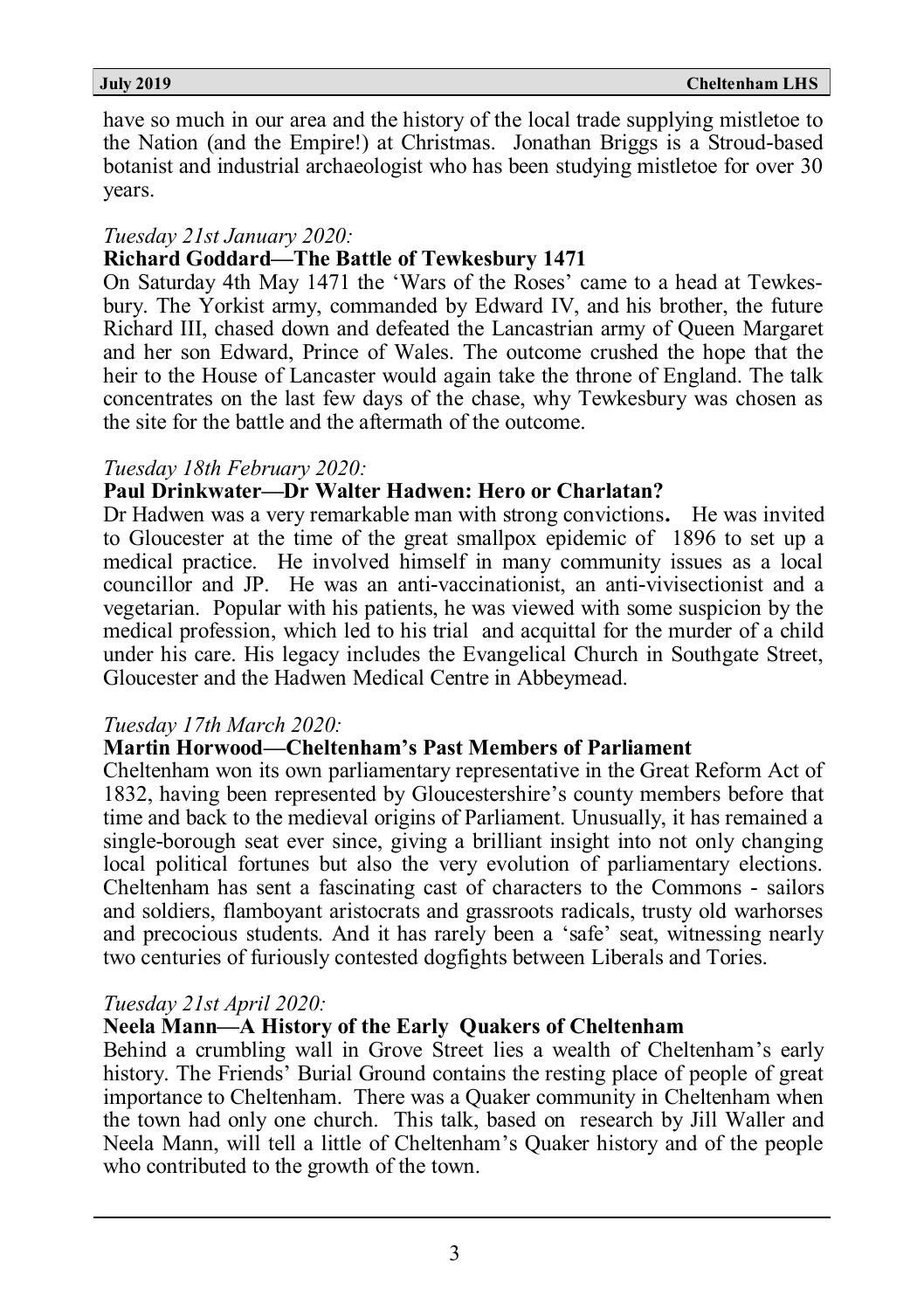#### *Tuesday 19th May 2020:*

#### **AGM** followed by **Mike Bottomley—Katherine Parr, Gloucestershire's Queen: the Life, Loves and Times of the last Wife of Henry VIII**

Using music, readings and video to recreate the atmosphere and intrigues of the Tudor Court, this talk tells the largely unknown story of Katherine's journey from obscurity to the heart of English history and on to her final resting place at Sudeley Castle. The first woman to write and publish a book in English and the only one of Henry's Queens to survive the accusation of treason with her head intact, we find out how, amongst all the power games and plots, Katherine Parr eventually took control of her own destiny and the tragic consequences of that decision.

# MORNING LECTURES 2019-20

Morning lectures will take place in St Luke's Hall, St Luke's Place, Cheltenham. A donation of £2 from all attending these lectures is appreciated. Tea/coffee and biscuits are served (no charge) from 10.00 am. Lectures start at 10.30 am. All welcome. Parking at the Hall is for disabled only—please contact Chris Conoley (01452 700635) if you wish to reserve a space.

#### *Tuesday 1st October:*

#### **Joanna Vials - 'A Magnificent Edifice': building the church of St Gregory the Great, 1853-76**

In the mid-19th century the appearance of Gothic Revival architecture in Cheltenham coincided with new confidence among Catholics. Many businesses found scope for innovative work in the building of St Gregory's. Meanwhile, the town's social character was challenged by a changing demographic, including impoverished emigrants from Ireland, supported by articulate converts from Anglicanism. Their 'magnificent edifice' was greeted with admiration and ambivalence. This talk will look at the methods, means and motivation behind their endeavours.

#### *Tuesday 4th February 2020:*

#### **Ally McConnell—The Dowty Group: a History of the Company and an Introduction to the Archive**

The Dowty Group was a massive employer and much loved local firm in this county and around the world. The extensive archive, stored at Gloucestershire Archives since the 1990s, is now being catalogued. The project archivist will take you through 60 years of Dowty history, from before the company's formation in 1931 to its sale in 1992, using examples from the archive to illustrate the complexity of the company, reveal superb local, social and family history resources, and showcase the work being done on this previously hidden collection.

#### *Tuesday 7th April 2020:*

#### **Jill Ruiz and the Boaters Group—the Lives of the Narrowboat Women, their Children and their Crafts**

The Boaters Group are Friends of The National Waterways Museum, Gloucester and volunteers for The Canal and River Trust, with a particular interest in the lives of the narrowboat women and children and their crafts from the 1850s to the 1920s.They are in the Museum once a month demonstrating crafts such as rag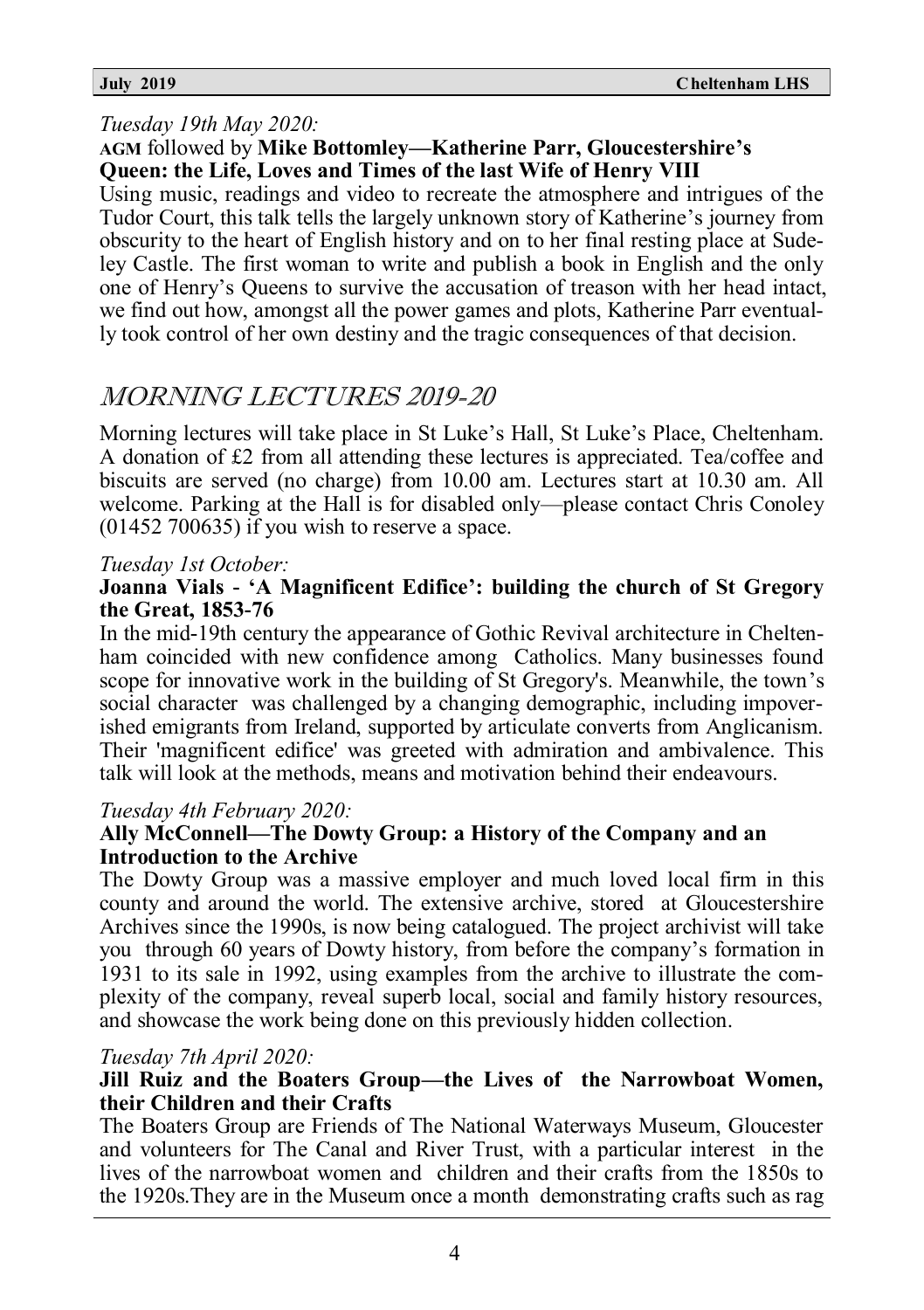rugging, crochet, spider web belts and bonnet making. Four Group members, in costume, will talk about the lives of these people, bringing along craft items to show and encouraging listeners to come up at the end and have a go themselves.

# FOR YOUR DIARY

### **Charlton Kings Local History Society**

www.charltonkings.org.uk All meetings are held at the Baptist Church, Church Street, starting at 7.30 pm. *Tuesday 24th September:* **Andy Mellor—The Glosters at Waterloo** *Tuesday 22nd October:* **Edward James—England Discovers Russia**

*Tuesday 26th November:*

#### **Sue Jones—Cheltenham's Suffragette Movement**

#### **Prestbury Local History Society**

www.prestburyhistory.com Meetings are held at Prestbury Women's Institute Hall (corner of Bouncers Lane/ Prestbury Road), starting at 7.30 pm unless otherwise stated. Guests pay £2.

*Monday 23rd September:*

**Val Porter—Rosehill and Neighbours** *Monday 28th October:* **Rebecca Sillence—Public Houses of Prestbury** *Wednesday 25th November:* **Neil Pryce-Jones—Tradesmen of Prestbury**

#### **Leckhampton Local History Society**

www.llhs.org.uk Meetings are normally held at Glebe Cottages, Church Road, Leckhampton (next to the churchyard), at 7.30 pm. Admission £2 for visitors.

*Wednesday 11th September:* **Richard Cann—Royal Connections: a Brief History of Gloucester Cathedral** *Wednesday 9th October:* **John Reid—Funerary Monuments: Gloucestershire's Hidden Gems** *Wednesday 13th November:*

**Dave Abrutat—GCHQ, 100 Years in the Making**

#### **Swindon Village Society**

Meetings are held at Swindon Village Hall at 7.30 pm unless stated otherwise. Guests are charged £1. (Single membership is £5, family membership £10.) *Wednesday 18th September:*

**Arthur Ball—The Wildlife of the Dowdeswell Reservoir Nature Reserve** *Wednesday 20th Novemb***er:**

**Angela Applegate—Gustav Holst**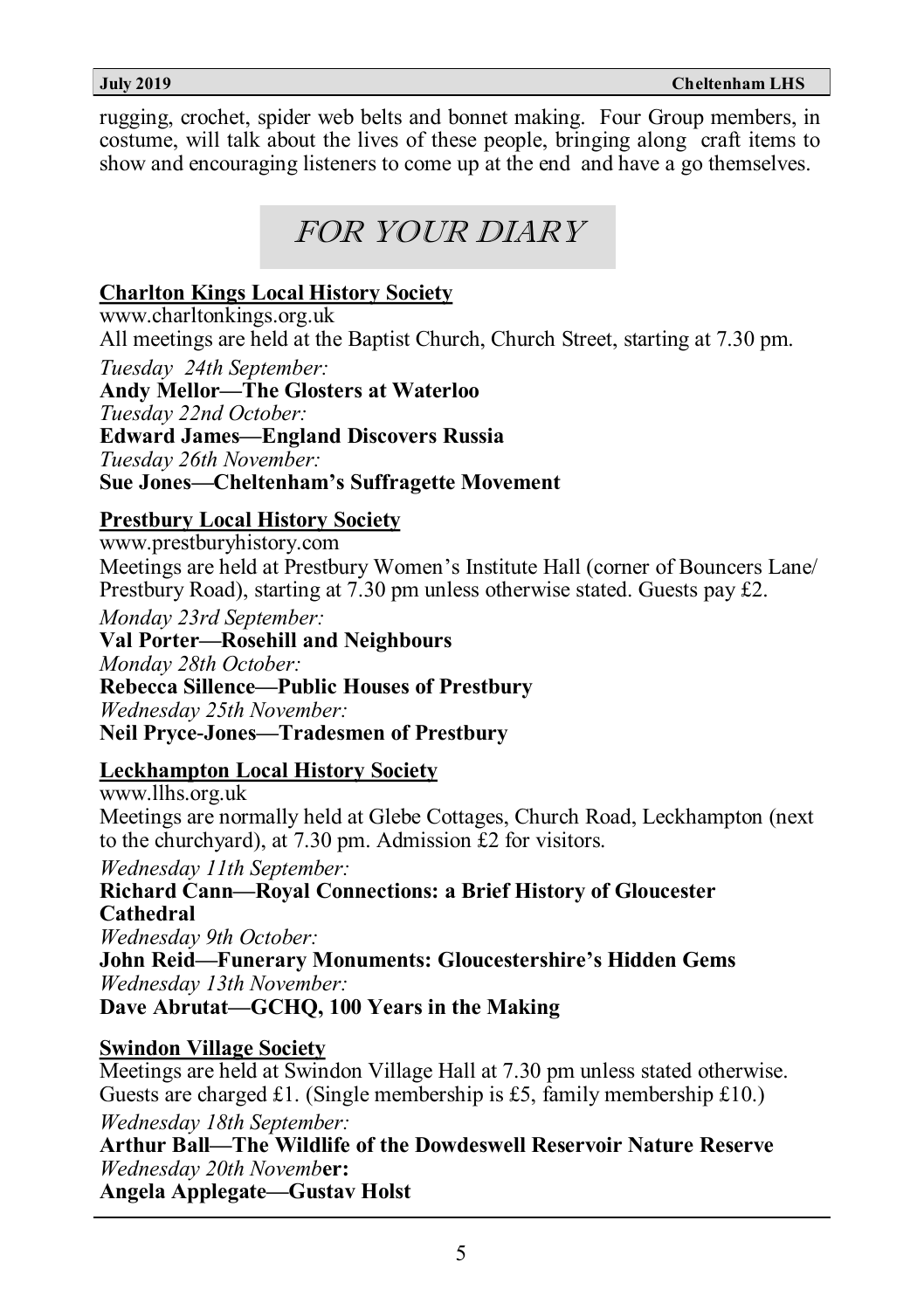#### **Gotherington Local History Society**

Meetings are held in Gotherington Village Hall, starting at 8.00 pm. Visitors are welcome, £2 per meeting.

*Tuesday 24th September:*

**Alan Pilbeam—A Week's Holiday in the Forest of Dean, 1880** *Tuesday 22nd October:*

**Jon Hart (Cotswold Archaeology)—Prehistoric & Roman Settlement and Farming in the Severn Vale: Excavations at Cleevelands 2014-16**  *Tuesday 26th November:*

**Jonathan Briggs—Mistletoe: History, Legend, Myth and Harvesting**

#### **Holst Birthplace Museum**

www.holstmuseum.org.uk

#### Exhibition

*July 20th—December 14th* **A Victorian Childhood Exhibition**

What was life like for a child growing up in Victorian times? Glimpse young Victorian lives through objects from the times, including some from Gustav Holst's own childhood.

# **Heritage Open Days 2019**

Friday 13th – Sunday 22nd September

A reminder that this is a national event and all over the country there will be special events,

talks, walks and open build-

ings. You can find details on the national website [www.heritageopendays.org](http://www.heritageopendays.org)

In Cheltenham, the brochure listing events and giving details of opening hours and how to obtain tickets will be available from the end of July from the Tourist Information Centre in The Wilson and from libraries.

#### Cheltenham College will be open for guided tours

### **Special event**

Lou Beckett's play *Rotten Luck,* for which CLHS member David Elder is providing historical support, will be an affiliate event at this year's Cheltenham HODs. It is based on a true Gloucestershire crime story set in the 1800s. A young woman and man meet for the first time in jail. Will they hang, or will fate provide them a reprieve? The hangman tells the tale. There are two performances at Chapel Arts on 15th September, at 16:00 –17:00, and 18:00 -19:00. Tickets are £11 full price and £9 for concessions, available from Chapel Arts (tel 01242 580077).

*Jill Barlow*



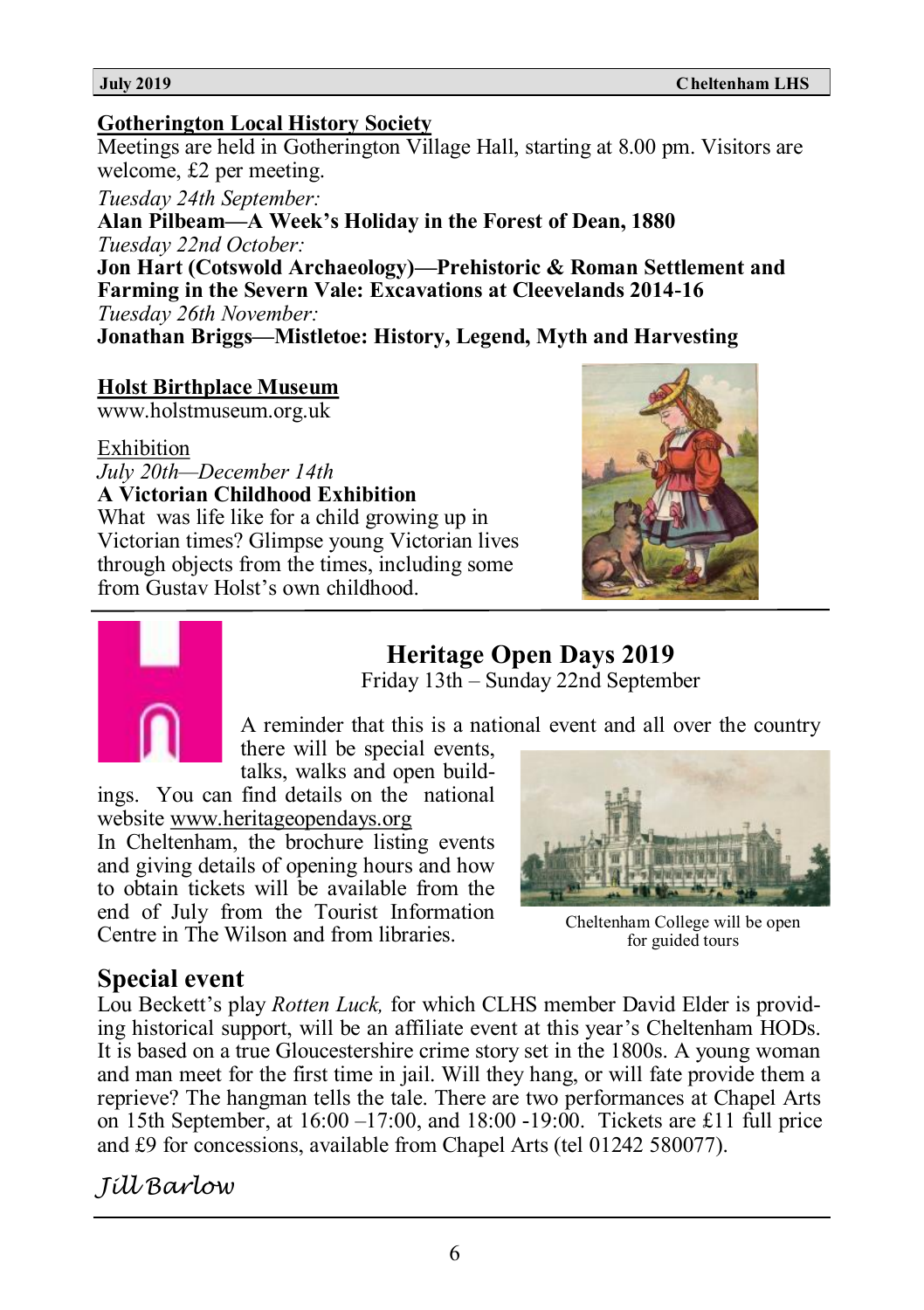### REVIEWS

On March 5th **John Simpson,** assisted by his wife Hilary and Steven Blake, gave us an introduction to the Pittville History Works website entitled **11,000 Histories: putting Pittville online.** He said the project had been started in 2013 by a group of people wishing to study various aspects of Pittville's history and make the results accessible online. Pittville and its park formed a conveniently well defined area, and the database had grown quickly. They had thought it best to begin by transcribing all available street directories and annuaires which (unlike Ancestry) were mines of reliable information. This basic data collection was now largely done. The website was being managed by Jeffery Triggs of Rutgers University, whom John Simpson had known when the OED, of which John was then chief editor, had been put online for the first time. Showing the home page of the website he drew attention to the rolling left column that displayed the latest news of the ongoing research, and the tabs along the top that took the user via dropdown menus to various parts of the website. People and places, he said, were the main themes, and he proceeded to demonstrate how information on an individual or a particular street or house could be brought up. Under Pittville Lives he took the examples of Jimmy Brain the footballer, who had lived in Prestbury Road, and Edith Blundy, a servant in the house next to the Holst Museum. It was surprising what could be found out even about a servant: Edith had fallen pregnant while in service, had a baby in the workhouse and been sent back to Corse where she came from. Turning to the Places tab, he drew attention to the six big houses in Pittville Circus Road converted into prep schools. They were all well documented, and he commented that it would be good to do similar work on the many other schools all over Cheltenham. The census returns had been studied, and each Pittville person and building had been given an identification number so that information about them could be consolidated. Under Popular Searches it was possible to find everything known about an individual: he took the name Schreiber and found many references to George Schreiber, including the addresses where he had lived. Taking a particular address, such as 30 Clarence Square, one could find a picture of the house, a map reference and all about its occupants and their servants. In 1911 a Canadian family including two self-proclaimed suffragettes lived there. Asking for information on where people were born (eg India) brought up census records, with charts at the top of the page showing how proportions in the population varied over time. Similarly it was possible to find out how numbers of servants varied, or how many households had female heads. Under Advanced Searches, results could be plotted on a map, and Pittville Top Tens brought up information such as the most popular Christian names in any census year. Under the Places tab, house names and their origins could be explored. John then handed over to Steven Blake, who said his particular interest was the builders of the houses, notably those who bought plots from Pitt. He was seeking out deeds in private hands and had already fed over 100 of them for the period 1820-60 into the website. He wanted to look at the next 30 years and also build up biographies of builders to accompany facts on the occupants of the houses. He urged listeners to explore the website and volunteer to help with the research, which could easily be expanded to use the untapped resources in Lansdown, Bayshill and other areas.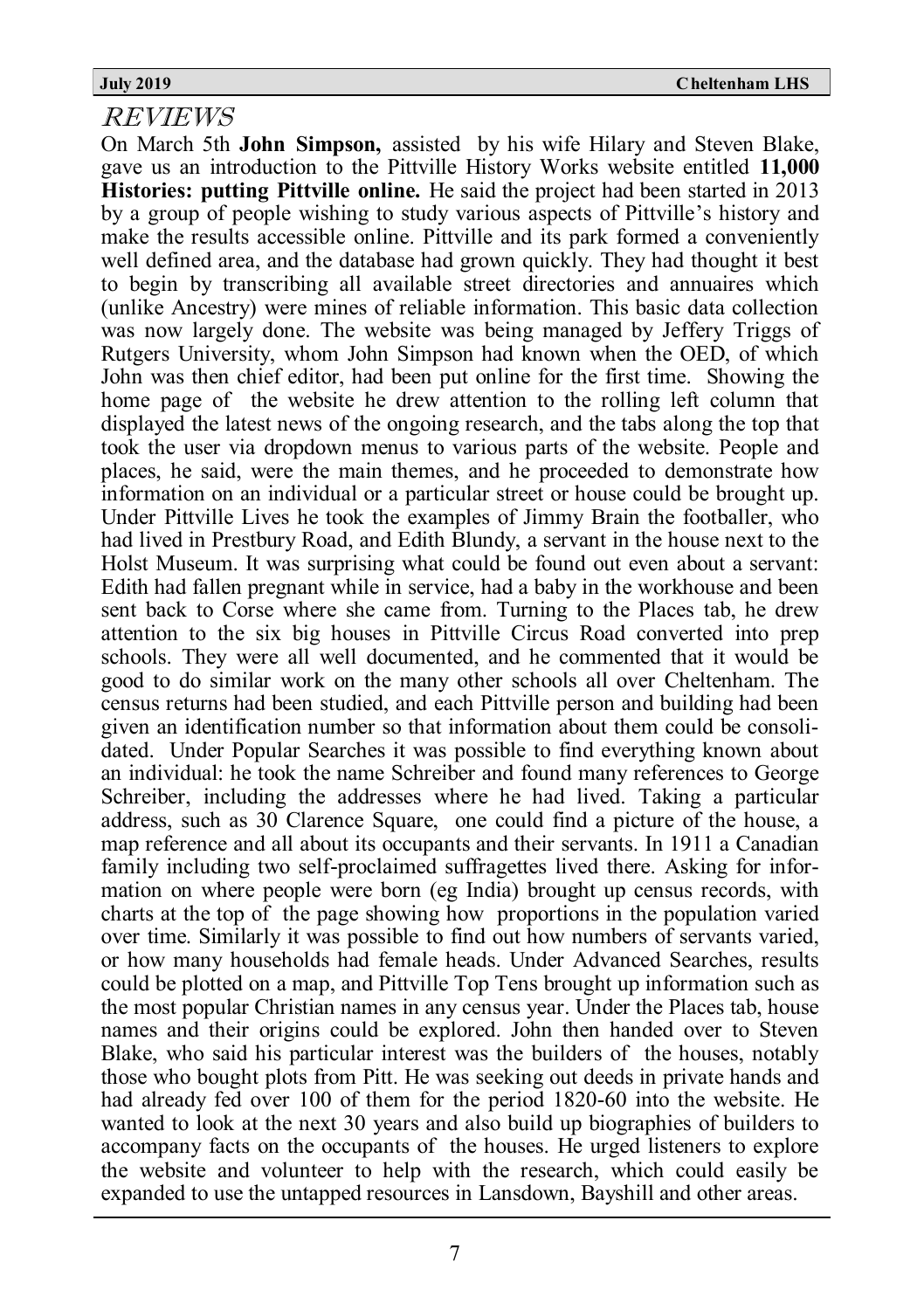**Michael Cole's** talk on March 19th was entitled **An Excursion to Southam in 1879** . Some 150 members of BGAS, founded in 1875, planned a journey with stops for talks and refreshments, from The Plough in Cheltenham High Street, through Prestbury and via Southam to Winchcombe. Michael showed a photo of a carriage which took 8-9 passengers on the top and a further 6 inside plus two coachmen. This would have meant a cavalcade of about 10 carriages to take all the members. Due to heavy rain it was decided not to stop in Prestbury but to go directly to Southam. At 9.45am the local history enthusiasts—a photograph showed a mix of ladies and gentlemen, all smartly dressed—set off on their day out. On arrival at Southam De La Bere House, now the Ellenborough Hotel, they were met by the then owners the three Misses Sergison and shown the collection of china and historical documents relating to the house. Samuel Hicks Gael (real name Gale), spoke from the minstrels' gallery on the history of the manor, stating that it was built by a Sir John Huddleston. However in the Tudor carving over the doorway are the initials T G (Thomas Goodman), and he is now thought to have started the building. Huddleston, who became Constable of Sudeley after ingratiating himself with Henry VIII, bought the house in 1540 and may have completed it . He left the estate at Southam to his daughter Elynor, who married Kynard De La Bere, from Kinnersley Castle in Herefordshire. The De La Beres finally died out in 1829, the last one being Thomas Baghott de la Bere (1729-1821). The Great Hall had tiles said to be from Hailes Abbey, probably salvaged from the Abbey after the destruction of the monasteries: similar tiles are found in other places. The owners of the Ellenborough Hotel returned some of them to Hailes after they modernised Southam De La Bere House. A coat of arms of Henry VII and Elizabeth of York is found in stained glass in the oriel window in the parlour, indicating that the window was created when Henry VII was still on the throne. Mr Gael talked of the pictures around the house. Among many others which are no longer at the hotel was a portrait of Edward VI when young, now in the National Gallery. Why was it at Southam? Elynor's mother was Jane Seymour, an aunt and namesake of the later queen and wife of Henry VIII. When the De La Beres died out the house was bought by Lord Ellenborough. He had a successful political career, entering the House of Commons aged 23 and becoming Governor General of India in 1841. When his first wife Octavia Stewart, a daughter of Lord Londonderry, died, he married Jane Digby, who was unfaithful. After divorcing her in 1830 he acquired the house, carefully maintaining its Tudor origins. In the grounds he erected a memorial to people and troops who had lost their lives in the Afghanistan conflict and also a bust of Octavia. He bought the Manor of Southam and had an old barn near the houses renovated and returned to its original use as a Chapel of Ease. He was so respected by his tenants that they had a brass memorial plate made and put in the chapel.

Having been bombarded with the tour and talk, the trippers then proceeded to Bishops Cleeve and Sudeley Castle, with luncheon provided by Mr and Mrs Dent. They returned down Cleeve Hill and were back at The Plough by 4.30 pm in good time for an evening lecture and dinner. What stamina! This trip is fully reported in the BGAS Transactions, many volumes of which can be found in the Local Studies Library. They were surely the pioneers of Local History groups.

*Maggie Winterburn*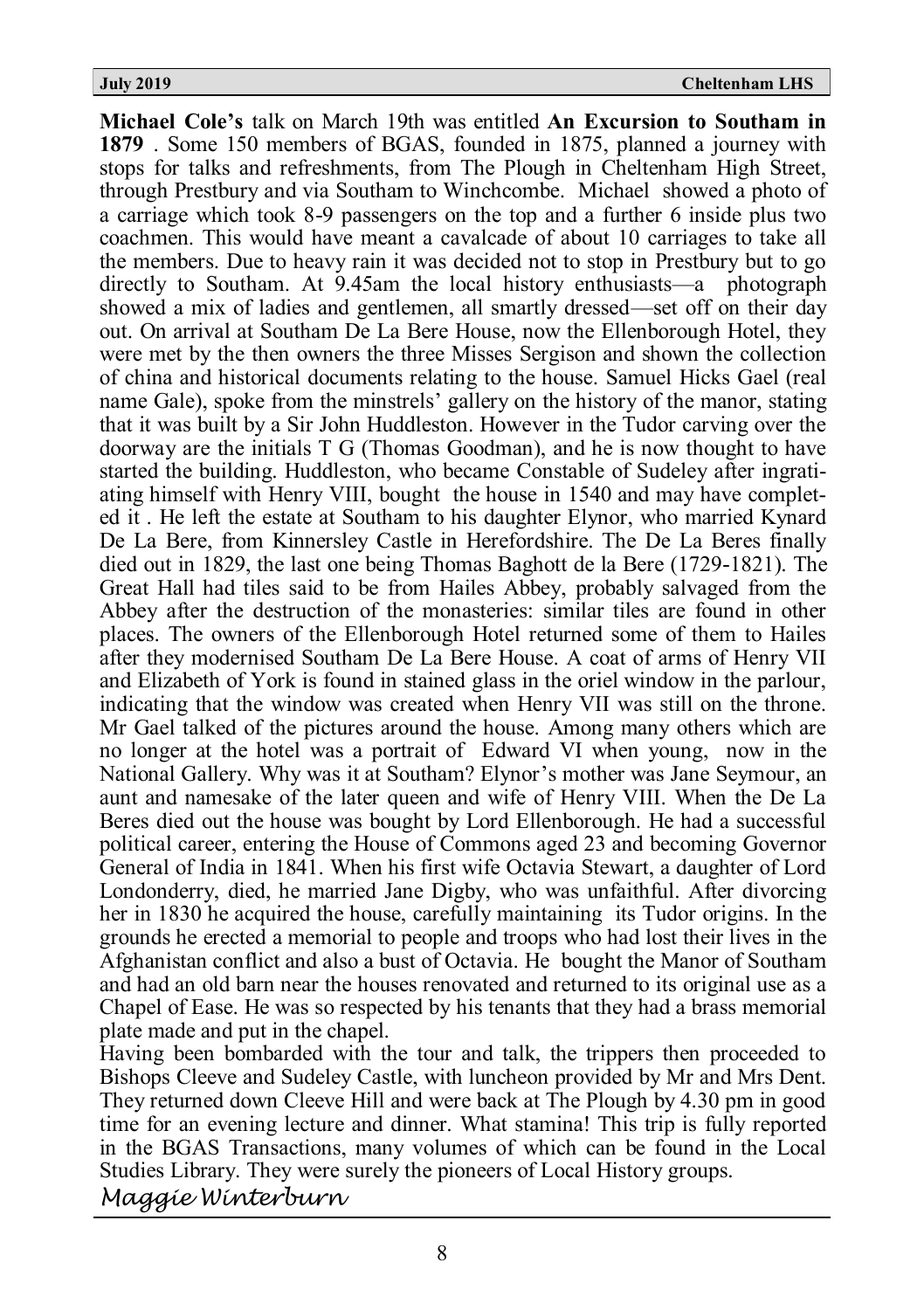#### **July 2019 Cheltenham LHS**

On April 2nd **John Butterworth**, in the persona of the early 19th century stagecoach driver Sam Hayward, entertained us with the story of **How the stagecoach transformed our area.** He said the first known stage coach from Gloucester to London left at 3.00 am on April 1st 1729 and took three days. (The timing was to be much improved in later years!) The first service to pass through Cheltenham was recorded in 1777, when the Tewkesbury to London coach called at The Fleece Inn. As for the roads, the network of good roads built by the Romans, much decayed over time, improved only when the Turnpike Act of 1663 raised revenue to pay for repairs. Turnpike roads were not universally popular, and many were destroyed in 1734 by mobs objecting to the tolls, even though the penalty for such actions was death. They were however appreciated by travellers such as Defoe, who praised the one at Birdlip, 'formerly a terrible place'. Tolls

were collected rigorously: toll-keeper Robert Sleath even stopped George III and his party and made them pay. Highwaymen were a problem, the Birdlip-Cirencester and Cirencester-Stroud roads being notoriously unsafe. In 1780 John Palmer, a theatre owner from Bath, had the idea that stage coaches might be used for mail. His trial run from Bristol to London



took 16 hours, was deemed a success and evolved into a very popular service of great benefit to the economy. The grandest coach was the London Mail, painted red and black, drawn by four horses and carrying an armed guard. It had priority over other traffic and did not have to stop at toll gates. It was the fastest way for passengers to travel, but very expensive. In 1837 Rowland Hill proposed the introduction of set postage rates, prepaid with stamps, and soon every town had a post office. John said that he (as Sam Hayward) used to drive the Shrewsbury Wonder to London via Coventry and Birmingham. He was a conscientious driver and the only one skilled enough to take a coach through the narrow archway of the Lion Hotel in Shrewsbury. Many coaches had romantic names such as Queen, Hirondelle and Red Rover. Some drivers were well-known characters: one would lasso a duck from a pond or a pipe from a bystander's mouth as he drove by. Riding in a coach was pleasant in summer, though outside passengers sometimes tied themselves on to avoid falling off if they fell asleep. Even so, accidents happened. Inside passengers had bales of hay to insulate them in cold weather, but those outside could only stamp their feet to keep warm. On Christmas Eve 1836 when a coach arrived in Bath from Tewkesbury three passengers on the roof were found frozen to death. There were complaints about the cost of travel—besides paying the fare, passengers had to tip the driver, guard and hotel staff. The travellers were mainly middle class people, because the rich had their own coaches and the poor could not afford it. Eventually stage coaches were driven out of business by the railways, despite efforts to compete with them for speed. The Birmingham to Gloucester rail link opened in 1836 and many more lines followed. After the last stage coach ran in November 1842, the once-busy turnpike roads became quiet. What had the coaches achieved? By dramatically improving communications, John believed, they brought prosperity to the country and helped to start the industrial revolution in Gloucestershire.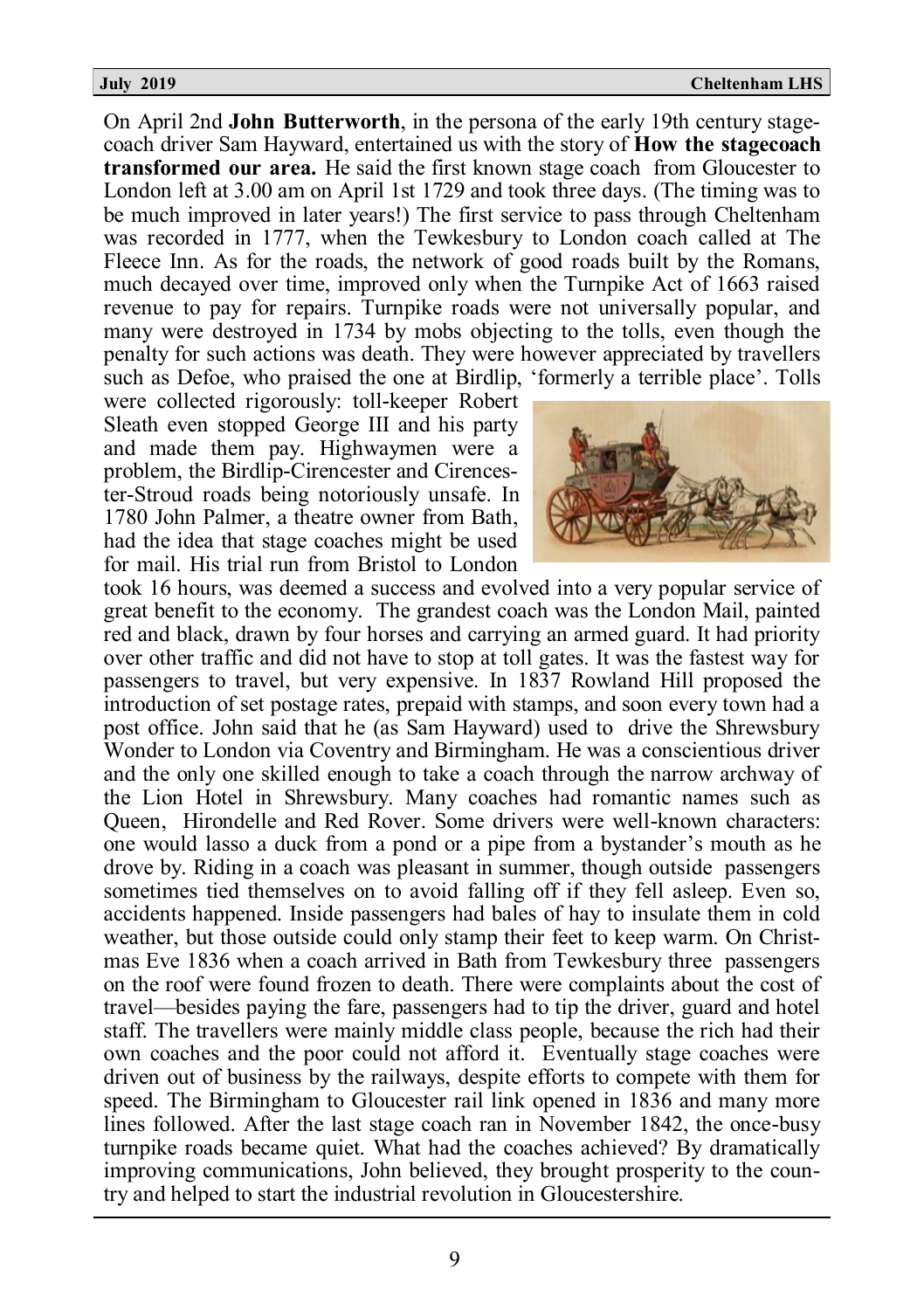**Tony Comer's** talk on April 16th was not illustrated, as our talks usually are, but then **The History of GCHQ** is not a story that can be told in pictures. Tony said he had joined the organisation in 1983 as a linguist and military specialist, and had been its historian since 2009. In this, its centenary year, he particularly wanted to make it better known and understood. GCHQ had started in 1919 as the Government Code and Cypher School, opening with 56 people in Watergate House in London. Wireless telegraphy had been used in World War I, but the idea of gaining intelligence by intercepting wireless signals was still new. Monitoring stations had been set up in the UK, France and Italy from1914 and politicians had been quick to see the value of this. Discussions on the shape of the new intelligence organisation began straight after the armistice, and it was set up as a department of the Foreign Office, recruiting cryptanalysts, translators, interceptors and typists. It was very successful, breaking almost every cypher system used by other countries and bringing the government 300-500 intelligence reports every month that gave it an unequalled insight into world events. Things began to change in 1926 when the Germans invented Enigma, the first electric cypher machine. It was only being used commercially at that time and the head of GC&CS was able to buy one in Berlin, but the GC&CS was acutely aware of the need to keep abreast of technical advances and worked out how to crack Enigma codes long before the machines were first used for military purposes in the Spanish Civil War. By then the German military had taken over the manufacturer and made the machines much more complex. In the 1930s GC&CS hired mathematicians and automated the decryption work as far as possible using punched cards. It looked to the universities for the best brains and enticed back people, such as Alan Turing, who had worked in signals in World War I . Even so, with war approaching, they recognised the need for outside help to deal with the latest German encryption system. In July 1939 at a meeting in Warsaw British, French and Polish cryptanalysts pooled their knowledge of Enigma. Bletchley Park, which had been bought for the use of MI6, became the new home of GC&CS, which then adopted the less revealing name GCHQ and took on many more staff. The only way to interpret material put out by other countries was to collect and process as much of it as possible, and 180 sites all over the country sent intercepts to Bletchley. The 'bombe' machine invented by Turing and the later Colossus (a proto-computer) made it possible to cope with this volume of material. Before VE Day Bletchley began to be run down, and the last 2000 staff went to Eastcote. It was too big to be a Whitehall department, however, and also the Russians had missiles that could hit London, so the decision was taken to move to a larger and safer site in a town somewhere in the south of England away from the coast and with good communications and accommodation for staff. Eventually Cheltenham was chosen. By 1962 and for the next 40 years 50% of new staff were recruited locally. During the cold war 70% of GCHQ's work was concerned with Russian intelligence, but that changed after 1989. The advent of the internet in 1991 brought more changes, not least the spread of terrorist movements. By then GCHQ had 58 buildings at Benhall and Oakley and a move to a larger site was needed. The 'Doughnut' was the eventual result. There are minor outposts elsewhere, but Cheltenham is and will remain GCHQ's main home. The more than usually well-informed audience had listened with rapt attention and asked numerous questions at the end.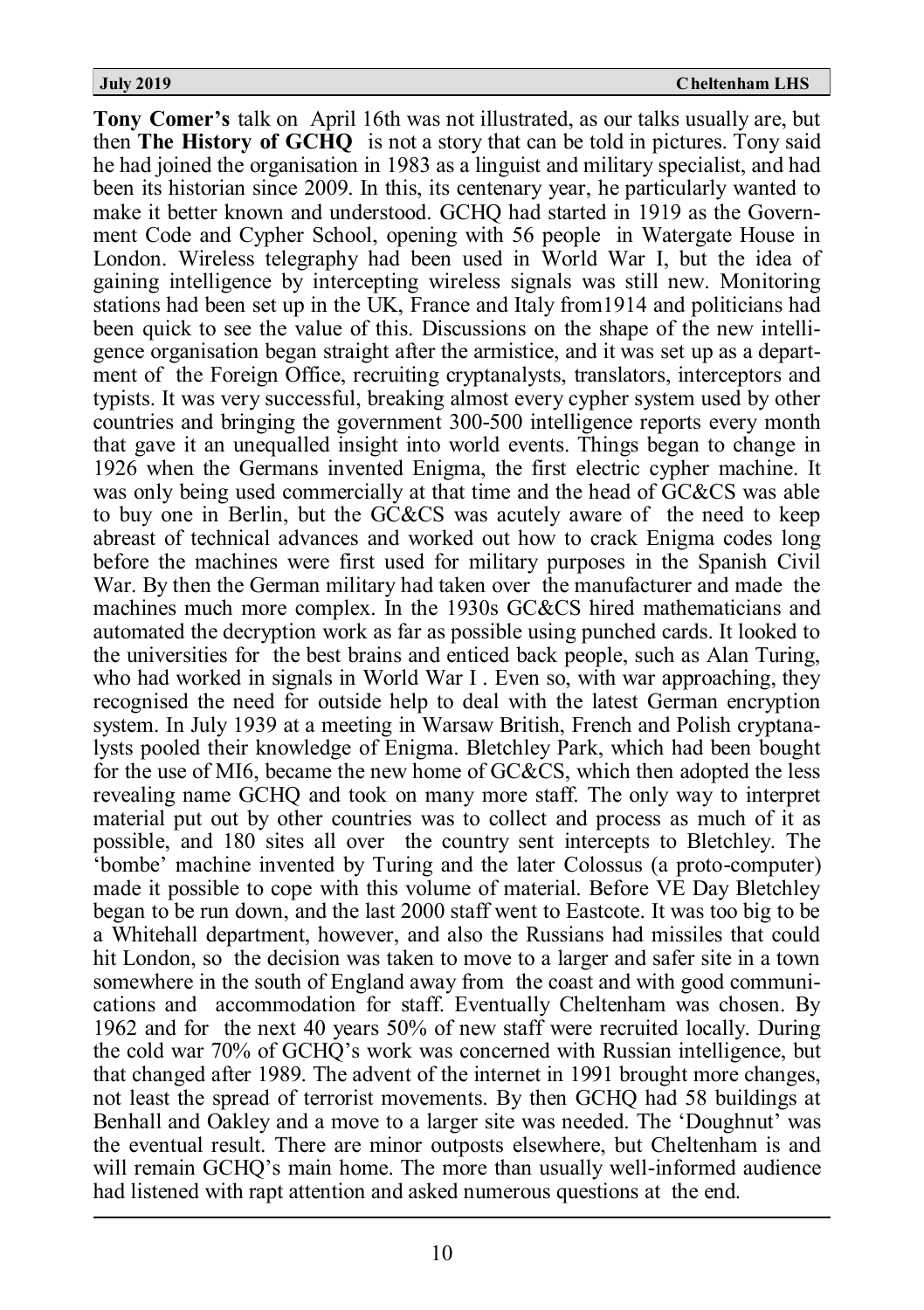**July 2019 Cheltenham LHS**

### **River Chelt walk, Wednesday 5th June**

On a fine mild evening about 20 people gathered at the Meadow Café by Cox's Meadow for a walk led by Mary Moxam along the course of the River Chelt. Taking us first into the Meadow, Mary said the Chelt, which arose from a spring



near Dowdeswell Reservoir, was much more important in the middle ages than it is now because it powered a series of mills. Even before 1066 there were two, and William the Conqueror granted three more. Small as it is, with its several tributaries it has always been prone to flooding, and the flood prevention scheme that drastically altered the look of the Meadow in 2006 but proved inadequate in 2007 was essential to protect the town. We next stopped in

Sandford Mill Road where the present Sandford Mill House was a corn-mill until 1929. Mary explained that the miller used to divert the Chelt to form a pond or 'leat' there. Crossing Old Bath Road, we took a path between the river and the back of some hospital buildings, one of which was originally the Cheltenham College swimming pool. The former pool-keeper's house is now Maggie's Centre, one of a chain of cancer care centres launched by Maggie Keswick Jencks in 1996 when she herself was dying of cancer. We next followed the river through

Sandford Park, where it runs in the open. A statue of a reclining figure marks the point where flood water from storm drains is channelled back into the Chelt. Crossing into College Road we saw a rather dilapidated building that was the original chalybeate spa, built in 1801 by Mr Barratt of Barratt's Mill. In the next part of the park we paused to admire the beds of perennials by the fountain and noted a plaque marked



Stampersgat Walk, the name of a (little-known) twin town of Cheltenham in Holland. A flight of steps a little farther on brought us to Barratt's Mill, now private accommodation but formerly the town's main mill. The river is faster-flowing and deeper at this point, and Mary said the miller used to be required to divert it into the High Street from time to time to clean the street. Passing through a pretty Italian garden we saw a board commemorating Edward White, the landscape architect who designed that garden and planned Sandford Park as a whole. We crossed the Bath Road, pausing at the Playhouse while Mary told us something of its history, and saw the river again where it runs through Rodney Road car park. Imperial Lane brought us out opposite Neptune's Fountain, behind which the Sherborne spa building once stood. The river is underground here but we found it again beside the footpath that runs from Royal Well Lane to Waitrose, and had a final, extensive view of it looking west from the footbridge over Honeybourne Way, where this very enjoyable and interesting walk ended.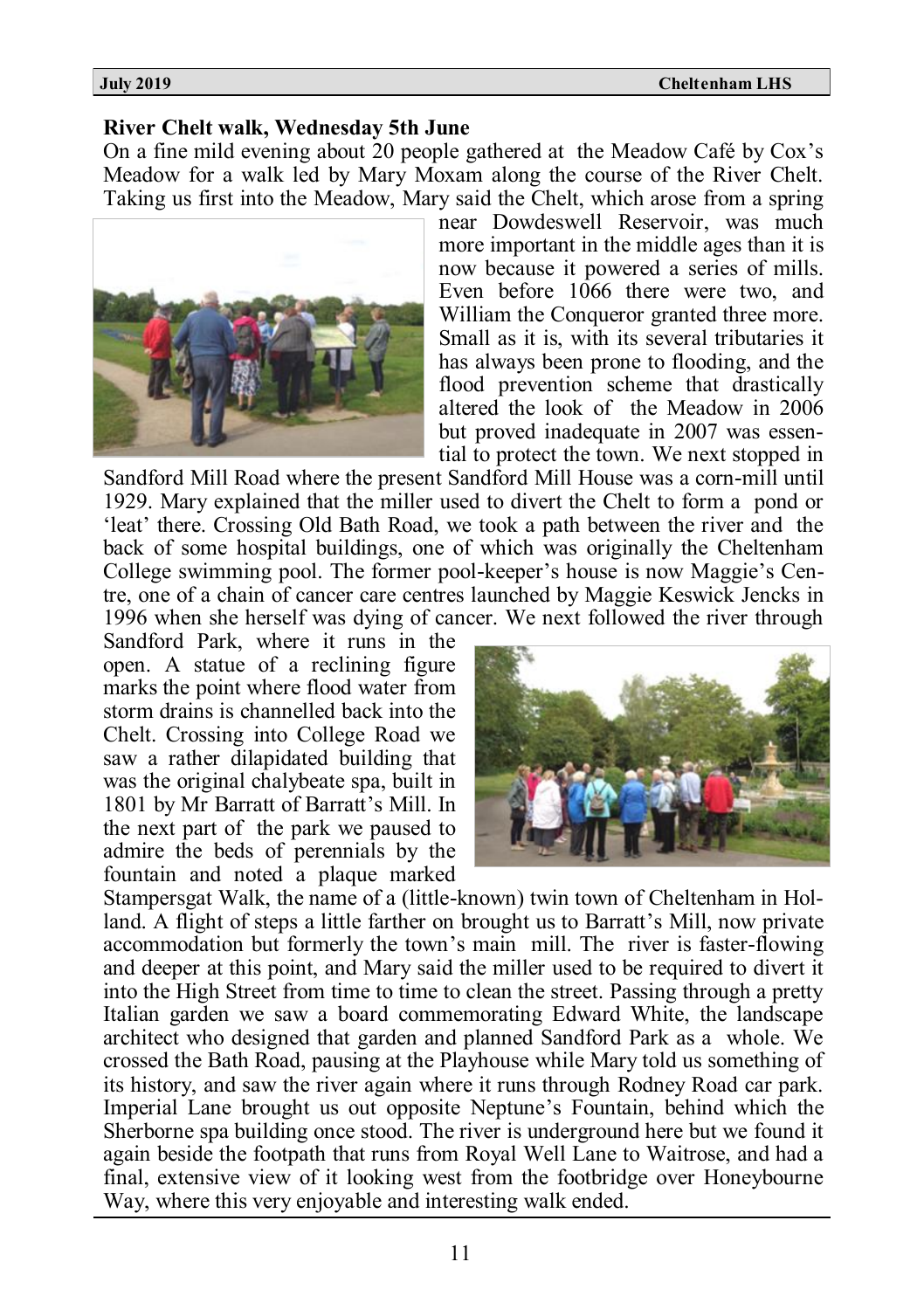**July 2019 Cheltenham LHS**

#### **Another Cheltenham**

Since pictures of Cheltenham in Adelaide appeared in our last issue, members have been sending in their photos and memories of another distant namesake.



charming old houses typical of the area. (One does wonder sometimes quite what it was about these exotic places that could have reminded early settlers of Cheltenham!)



Members Mike and

Mandy Jenkinson have also been there, and they noticed

an interesting thing: in the picture on the right here the sign on the side of the hotel is an advert for the

Chelty Speed Shear, a local sheep-shearing contest. Not quite the kind of thing we have here, is it? - but I suppose it could suggest a link with the Cotswolds.

Has anyone come across other Cheltenhams on their travels? I know there's also one in Melbourne, and another in Pennsylvania...



### **Local History Today: themes, challenges and opportunities GLHA Local History Day**



*Saturday 11th May 2019 at the University of Gloucestershire School of Business and Technology Oxstalls Campus, Gloucester GL2 9HW*

This year we had not only a change of venue, to the impressive atrium and lecture theatre of the new School of Business Studies in Gloucester, but also a change of programme: there were no

displays by individual local history societies, just two talks and the presentation

Cheltenham Beach, as it is also called, is just north of Auckland, New Zealand. Member Elizabeth Bennett particularly liked the vast stretch of sand with its view of Rangitoto Island, and also admired the

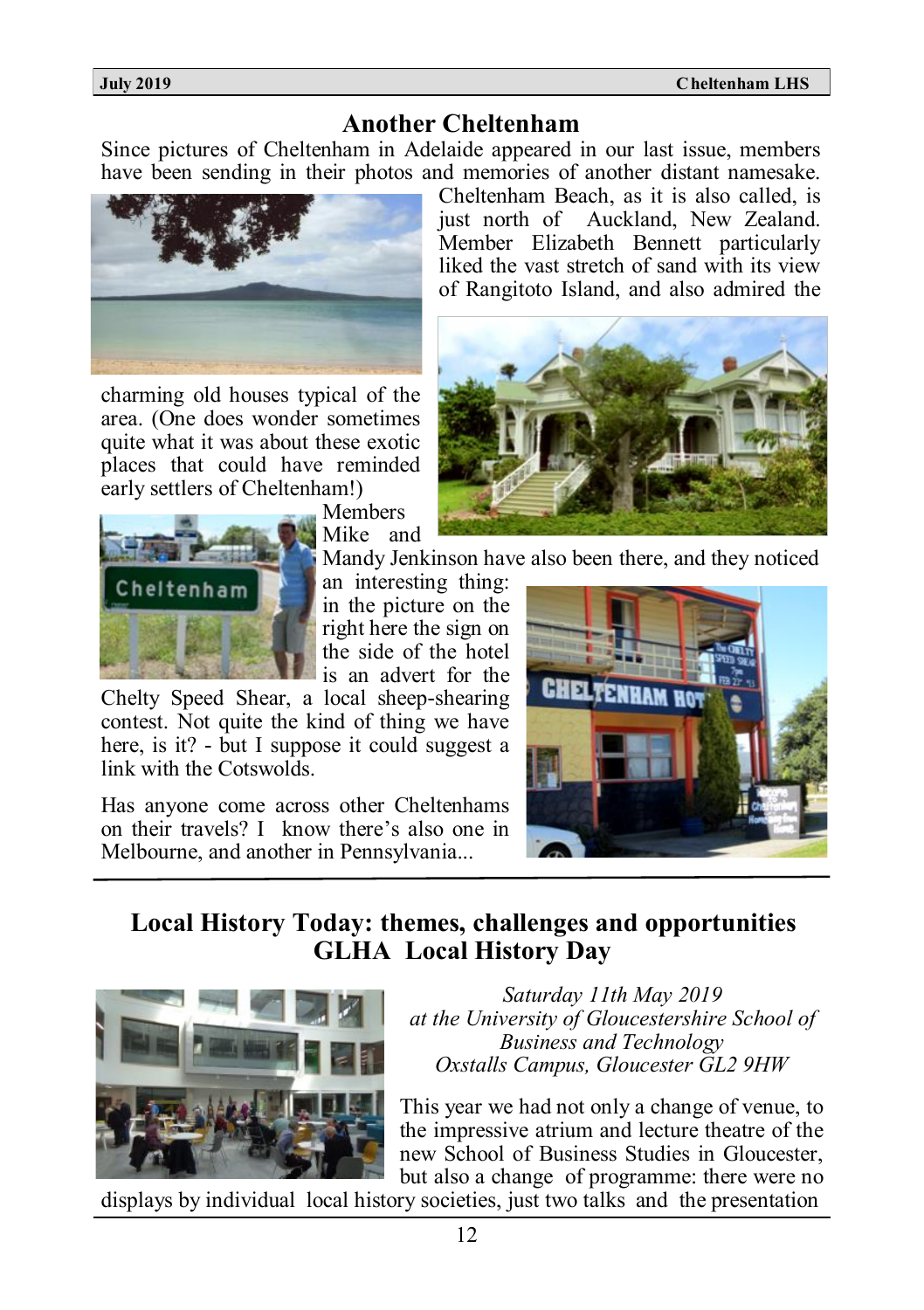$\overline{a}$ 

#### **July 2019 Cheltenham LHS**

of the Bryan Jerrard Award. The meeting began with a welcome from Dr Steven Blake, after which Dr Matthew Cole spoke on the theme 'Mastering Local History: an introduction to the programme at the University of Birmingham'. After an excellent sandwich lunch the Bryan Jerrard Award was presented to Louise Ryland-Epton for her article 'Cirencester Workhouse under the Old Poor Law' in BGAS Transactions



135 (2017). The second talk, by Dr Alan Crosby, was on 'Themes, challenges and opportunities: the current state of local history in Britain.' At 3.15 pm Dr Blake closed the meeting and thanked everyone for their support.

### **Blue plaque to James Forbes-Robertson unveiled**

On 11th April at 60 London Road, the home of Mr and Mrs Andrew Ellis, the Mayor Cllr Bernard Fisher unveiled a plaque in honour of James Forbes-Robertson, VC, who lived in the house from 1920 to 1934. Andrew Booton, Chair of the Civic Society, gave an account of his life. An ex-pupil of Cheltenham College, trained at Sandhurst, Lieut-Col Forbes-Robertson had already won a Military Cross on the Somme and two DSOs when he was awarded the Victoria Cross for his 'most conspicuous bravery' on April 11th 1918. The citation describes how



'through his quick judgement, resource, untiring energy and magnificent example' he saved the line from breaking on four separate occasions, making a reconnais-



sance on horseback in full view of the enemy under heavy fire and leading a successful counter-attack. In his later career he commanded the 2nd Gordon Highlanders and 152 Infantry Brigade, and also served in the Home Guard in the Second World War. He is the fourth Cheltenham VC to be honoured with a blue plaque.

The Mayor with Mr and Mrs Ellis at the unveiling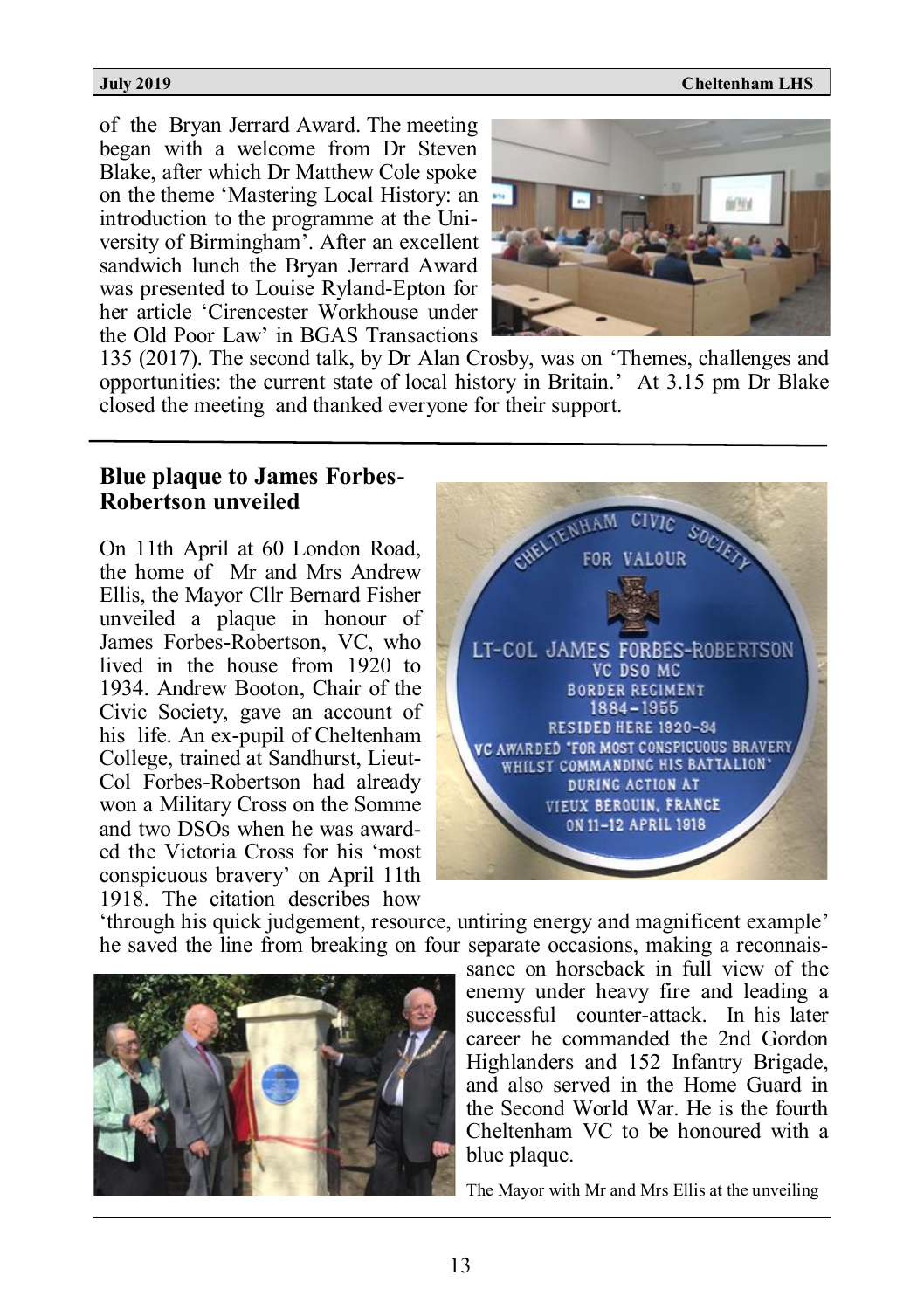# SOCIETY NEWS

New Members

A warm welcome is extended to the following:

Duncan Rainy-Brown Jean Willcox<br>Martin Mordecai ann Alan Jamieson Martin Mordecai<br>Barbara Wood

Rob and Tracey McCausland

# VCH News

Steady progress continues. A start has been made on preparing the VCH account of Swindon Village. One novel topic, which volunteers are now working through the relevant archives for, is the post-war commercial/industrial development of the Kingsditch Lane area. A far



cry from the distant days when the 'king's ditch' was the formal boundary between the royal manor of Cheltenham and neighbouring Swindon! Jan Broadway has been busy consolidating the drafts covering 19th and 20th century Cheltenham itself, to which Sally is contributing some economic segments. Prompted by Tony Comer's recent talk to CLHS on the early days of GCHQ, I have got on with putting a few paragraphs together on that subject, which have now been passed to Jan. We are still exploring ways of making a start on Leckhampton – by the time this Newsletter comes out, there should have been discussions with 'local experts' – you know who you are!

*James Hodsdon*

# **Calling all researchers!**

Please contact the Journal editor, Julie Courtenay, if you are planning on writing up your research and thinking about submitting it for our next Journal. Julie will be pleased to discuss your draft with you and has guidance notes to help you prepare your article for publication. The deadline for draft articles is the end of November but it would be really helpful if you could let Julie know well before that if you have an article you would like to be considered. Many thanks

*Julie Courtenay* [editor.clhs@gmail.com](mailto:editor.clhs@gmail.com)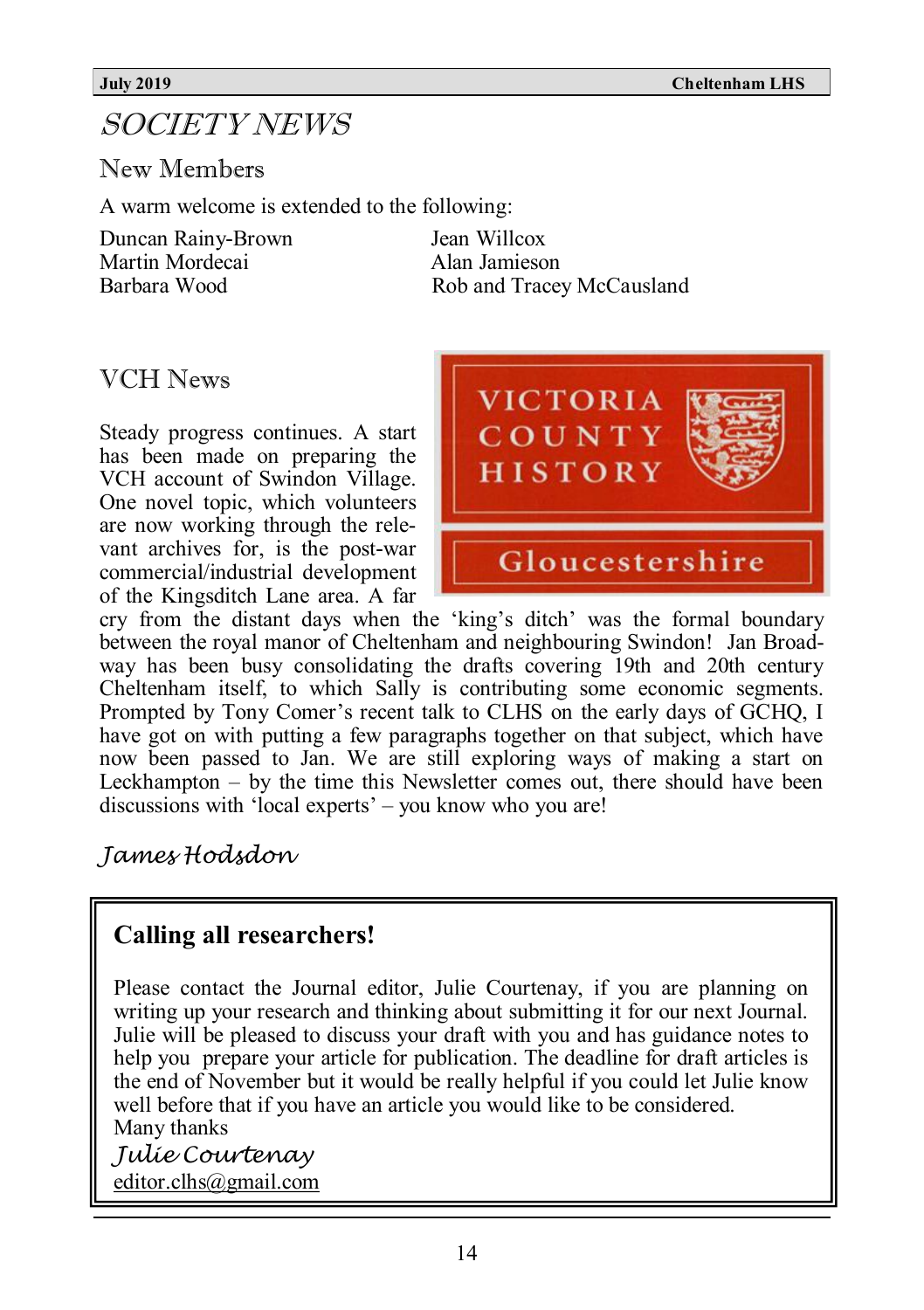# A Busy Six Months

It's six months since I last reported to you on the CLHS projects, and all that time we have as usual been busy cataloguing – that is, working through documents and making an entry for each in the searchable Archives Online Catalogue. Over 100 Dowty Social Newsletters have been completed, article by article and picture by picture, and there are only 10 more to do. If you would care to work at home on some of the Dowty, Rotol or British Messier material, we do have duplicate magazines that you may be able to catalogue from the comfort of your own armchair. Perhaps you worked for these firms: if so, might this task interest you? Soon we will be moving on to two new deposits – D2010 which consists of four boxes of Skillicorne papers, 1695-1892, and 20 boxes of commercial records, D1276, 1849-99, previously held by solicitors McLaren, Jeens and Seacombe – these will be of use in writing the economic sections for the Cheltenham VCH Vol 15. The Oral Group continues to make recordings. Their subjects include a teacher at Pate's Girls and the new Pate's Co-Ed, someone who was educated in the town, worked here and had contact with several local clubs, and a gentleman who cut the hair of many a Cheltonian. The cataloguing of the Miles scrapbooks continues at a steady pace. There are only two and a half, of the daunting 10 that we started with, left to complete. Steps are now being taken to make the first volume available on our website. After four years' hard work The Memorandum Book of John Stubbe, Under Steward of the Manor of Cheltenham, has been published and the 30 copies are nearly all sold. If you think you might like to see one before buying, let me know and I can bring a copy to a Meeting. If any of these projects appeal to you (or contributing to the VCH, see James Hodsdon's report) please contact me on [projects.clhs@btinternet.com](mailto:projects.clhs@btinternet.com) You can always have a taster day at the Archives, or support if you want to work from home. *Sally Self*

# *Congratulations!*

To **Sally Self,** this year's winner of the Peter Smith Award, which goes each year at the AGM to a member who has given outstanding service to the Society. For-



ever busy and involved in several projects at once, Sally has always seemed to do as much as three or four other people put together. Besides initiating projects and working hard on them herself, she has a talent for organisation and for motivating others to join in and help. Thus things get done and, however long they take, are brought to a successful conclusion. Her reaction to hearing the list of her activities and achievements read out was to say that she never realised she did so much, and that she thought she would go and lie down! Fortunately she is unlikely to give up just yet, we think. The Society is very lucky to have her.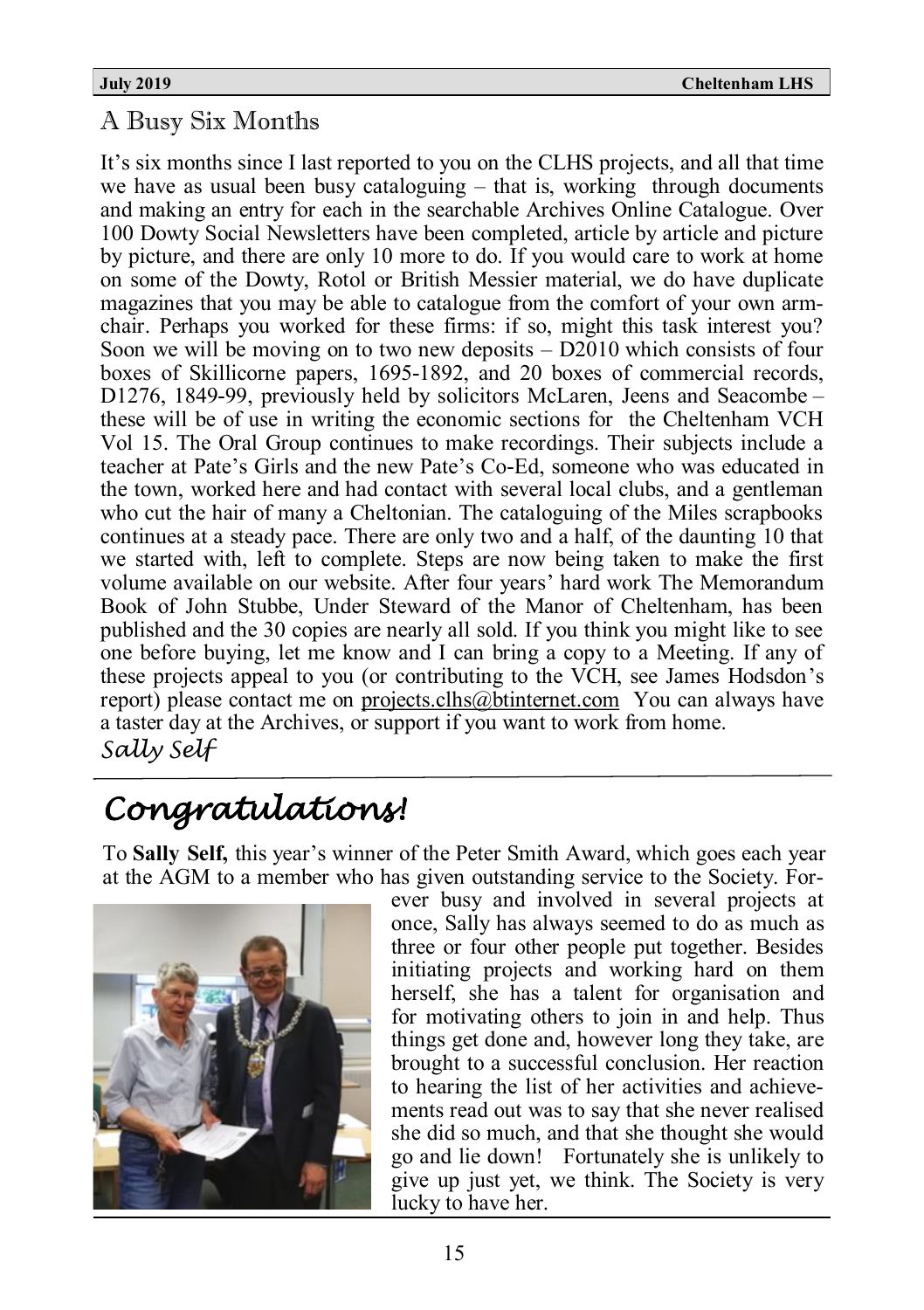*For those members who were unable to attend the AGM on 21st May, summary reports are printed below. Full minutes of the meeting will be available at next year's AGM. If you did not have a copy of the accounts and would like one posted to you, please telephone the Treasurer on 01242 231837, or else e-mail*  suebrown@waitrose.com

ANNUAL GENERAL MEETING HELD ON TUESDAY 21st MAY 2019

*Sue Robbins, as Acting Chairman, welcomed the Mayor Cllr Roger Whyborne, who had agreed to be President of the Society for his term of office and to chair the meeting.*

#### **Election of Officers and Committee**

Nominations from the floor were invited for the still vacant position of Chairman, but there was none.

*The following were elected:*

**Treasurer:** Sue Brown **Secretary:** Chris Conoley

**Committee:** Anne Bateman, Chris Bentall, Kath Boothman, Alison Pascoe, Sue Robbins, Joanna Vials, Maggie Winterburn.

**Secretary's Report** *(summarised)*: Sue Robbins, on behalf of Chris Conoley, said that the Society had held twelve meetings in the past year, of which nine were evening meetings and three were held in the morning. Thanks were due to Alison Pascoe for finding and booking the speakers and for publicising these and other local history matters on the Society's website and via email directly to members, and also to Jan Broadway for running the Society's website. There were two summer walks, one in the South Town area and another concerned with lady writers with Cheltenham connections. The main summer outing was to Worcester to visit the Cathedral Archives, the Commandery and the Tudor House. The Society was grateful to David Johnson for researching and arranging these visits and to Sue Brown for handling the administration. The Society's biennial History Afternoon was held at St Andrew's church, taking Cheltenham's motto *Salubritas et Eruditio* as its theme. Displays were mounted by the Society itself and by similar organisations. There were two talks on the themes of health and education. This was a very successful event, attracting many members of the public and generously supported by Cheltenham Arts Council, which gave a grant of £300 towards the cost. During the year the Society mounted several exhibitions on local history topics, co-ordinated by Sally Self, in the Cheltenham Local and Family History Centre. It also maintained its usual presence at the Montpellier Fiesta and the Gloucestershire LHA Local History Day. The Society produces three Newsletters each year containing summaries of the lectures and news of recent and forthcoming local events of historical interest besides some feature articles. She thanked Kath Boothman for her able editing of this publication. The Society also produces an annual Journal with longer articles, researched and written mainly by members. For many years it had been edited by Sally Self, who had now handed the role over to Julie Courtenay. Thanks were due to Sally for the work she had done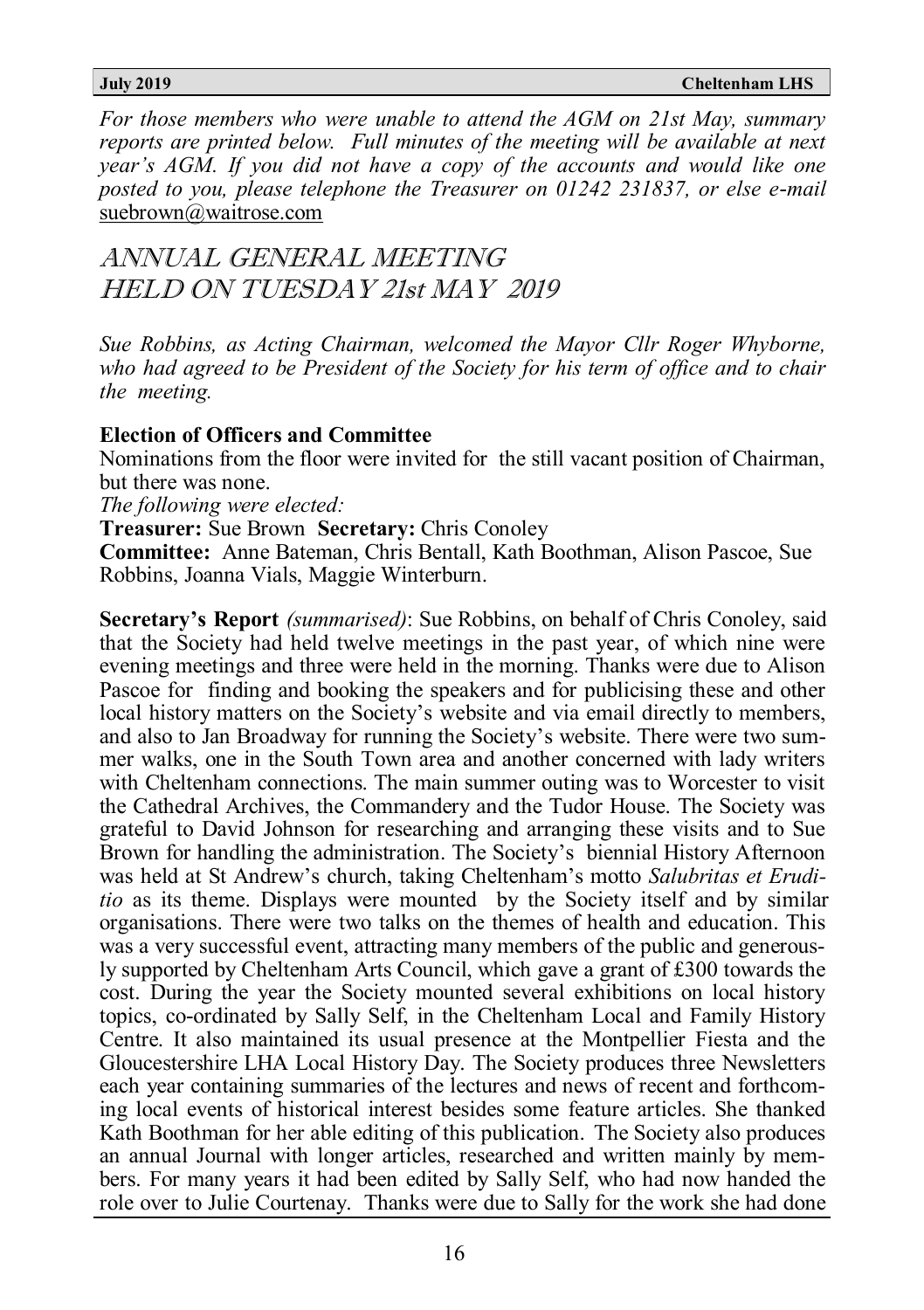to establish the high standard of the Journal. A wide variety of projects was being undertaken by Society members. These included research for the VCH, the Oral History and 'Know Your Place' projects and the cataloguing of various collections in the Gloucestershire Archives. The Society had also been involved in the 'Cheltenham Remembers' project commemorating the end of World War I.

**Presentation of the Peter Smith Award:** Sue Brown drew attention to the recent death, at the age of 100, of Judy Smith, who had created the award in memory of her husband Peter. The award was presented to Sally Self, who in addition to editing the Journal for many years had done an immense amount for the Society both as a Committee member and researcher and by masterminding numerous projects, organising volunteers and working and fund-raising for the VCH.

**Treasurer's Report** *(summarised):* Sue Brown said that the Society's finances were sound. Although the constitution did not require it, an independent examination had been carried out by Alison Milford, a Certified Accountant. This year the Society had an excess of income over expenditure of £800.68 in the General Fund and an excess of expenditure over income of £650 in the Restricted Funds. The Restricted Funds consisted of the Peter Smith Award (net expenditure for the year £50) and £617.94 for the Cheltenham Remembers World War 1 exhibition for which the Society received a grant of £600 in the previous year, the balance of £17.94 being taken from the General Fund. Subscriptions were slightly down on last year but the situation was still very healthy, membership standing at 387 compared with 394 in the previous year. Donations to the general funds had amounted to £5.50 and the Gift Aid receipt was £290.65. The Journals continued to sell, and the Society's other publications had raised £224.90, nearly double the amount the previous year, despite no new ones being issued. Morning meetings continued to be popular, this year producing a surplus of £188.66. The summer visits were also popular and showed a surplus for the year of £146.90, compared with £129.00 the previous year. The CLHS biennial exhibition took place on 21 July 2018, costing £542.79 in total. Receipts on the door and from letting tables amounted to £338.10 and Cheltenham Arts Council kindly gave a grant of £300. Overall there was a surplus of £95.31. Newsletter costs remained constant despite the recent change of printer. Fees for speakers were £486, which was good value. The Research and Display evening had cost £56.95. Website costs had been higher this year due to the creation of a research page on the website and new security regulations that had to be complied with.

**Address by the Mayor, Councillor Roger Whyborne** *(summarised:)* The Mayor said history had not been his favourite subject at school, but going into politics had made him realise every town was different (he was from Bournemouth) and that a town's history should inform the decisions that were taken about it. In the 1960s the Council had very nearly voted to demolish Pittville Pump Room! Those who did not learn from history would repeat its mistakes. There was so much to know. He thought more historic local figures such as Skillicorne and Pitt should be commemorated in street names. He was impressed by the size of the Society's membership and all the research being done that would benefit future generations.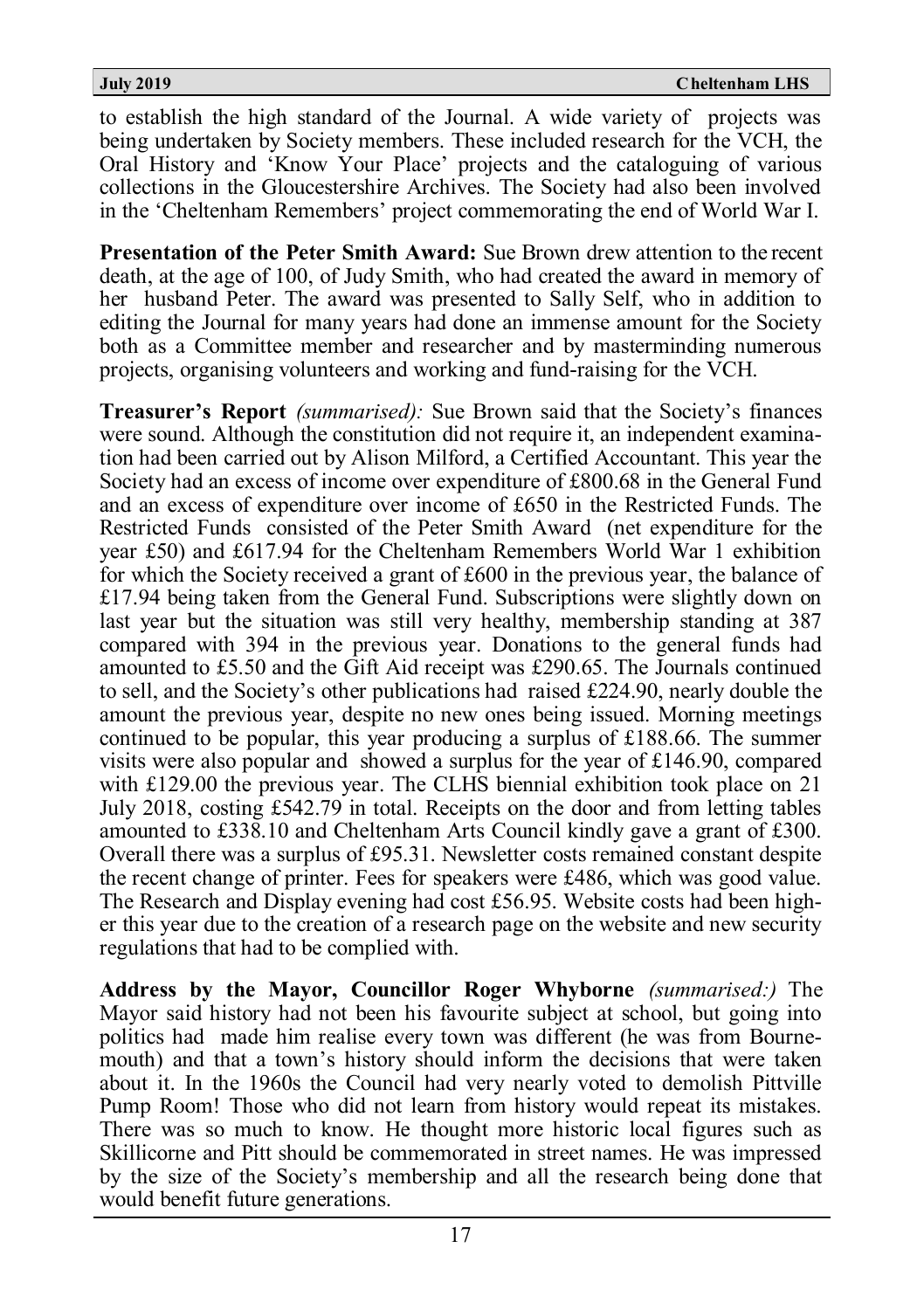# FEATURE

# **The Resident and Lake House**



Lake House on Thirlestaine Road, Cheltenham, was built in 1821 by Thomas Tomlins Esq, a wealthy and cultured intellectual. Lauded in his day as an accomplished musician, amongst his compositions was a popular air, *The Bath Waltz*. His library at Lake House contained over a thousand volumes, including many Fine Art books and sets of sermons. Tomlin's estate at Lake House, which cost him £30,000, included

extensive pleasure grounds, greenhouses, a lake with a boat, a small farm and pew No 60 in the centre aisle of the newly-erected Holy Trinity Church.

Following Tomlins' death in 1824, Thomas Lenox Napier Sturt took up residence at Lake House. He was the father of the famous Australian explorer, Charles Sturt, and a former *puisne* judge in the service of the Honourable East India Company. Charles' decision to retire to Cheltenham in 1863 may have been inspired by his parent's brief residence in the town.

1831 saw the arrival of perhaps the most flamboyant of Lake House's owneroccupiers, Mordaunt Ricketts Esq and his wife, Charlotte. Again a former civil servant in the employ of the HEIC, this gentleman immediately entered the social scene of the spa town, becoming one of the patrons of the balls held at the Assembly Rooms. He was one of the founders of the Cheltenham Horticultural and Floral Society, chairing the initial meeting held for its establishment and winning a goodly proportion of the prizes over the next few years. He exhibited a considerable range of flowers, fruit and vegetables, from exotic myrtle trees in pots to cauliflowers, all grown in the extensive grounds and hothouses of Lake House.

Almost immediately after his arrival in Cheltenham, Mordaunt Ricketts was welcomed into Foundation Lodge 82 (Cheltenham Freemasons), rising rapidly to the position of Worshipful Master. He was instrumental in establishing the Old Cotteswold Encampment of Knights Templar, and donated an 18th century organ to the Masonic Hall in Portland Street, which remains in use today.

During the Ricketts' occupancy Lake House was thrown open to company on numerous occasions for dinners, *fêtes* and banquets. One such event, a ball given in 1834 for nearly 500 guests, provided music and dancing with a sumptuous supper at 1.00 am, the festivities continuing until 3.00 am. The lavishness of the décor was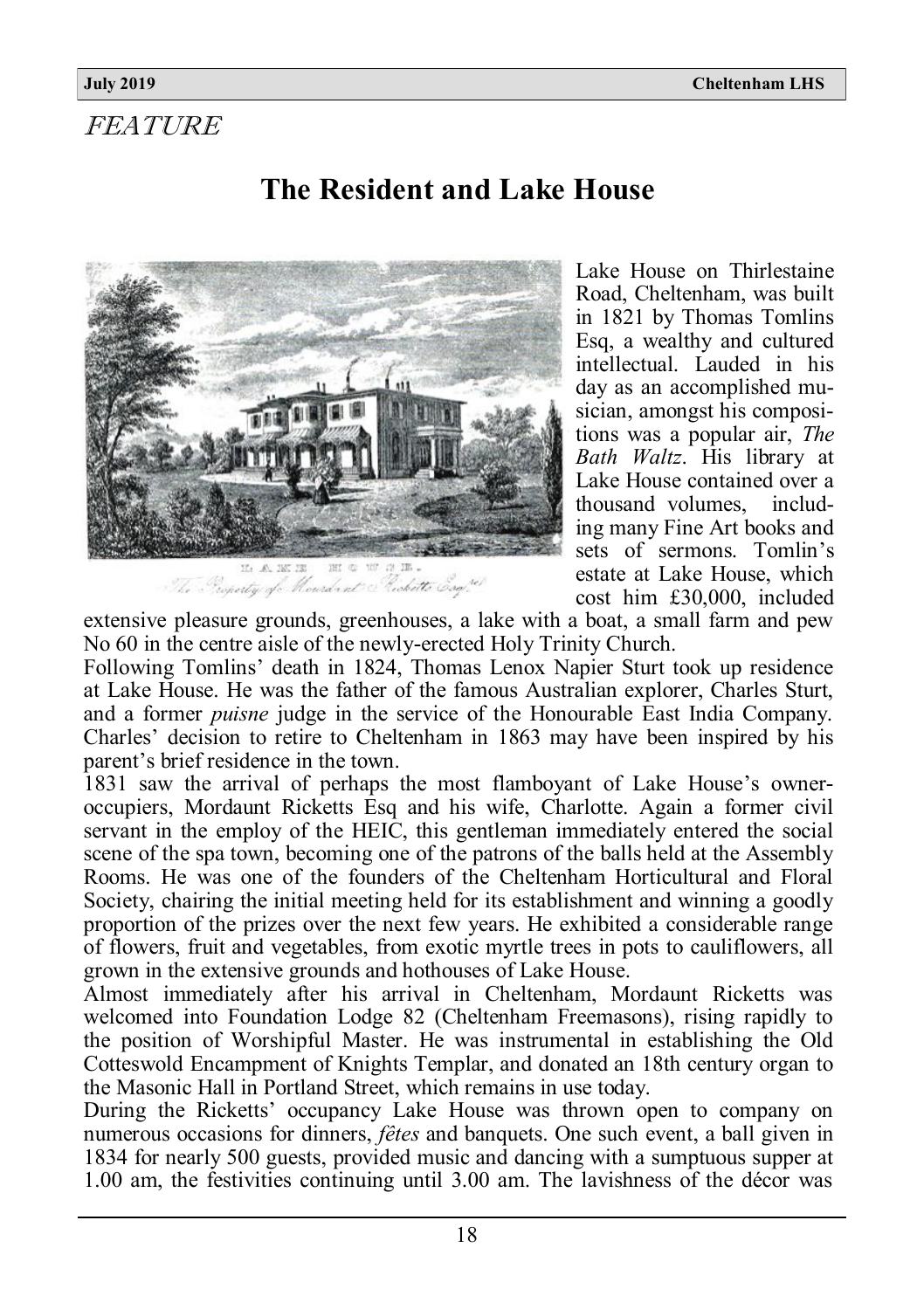described in the local press; a native Indian in full costume welcomed the guests into the hall, which was surrounded by myrtle trees in which were to be seen a variety of Indian birds with brilliant, exotic plumage. At the end of the hall was an elephant's head, gloriously displayed with rich decorative coverings.

Mr and Mrs Ricketts rose through the social ranks as celebrities of their day. Charlotte, Mordaunt's second wife, had a song dedicated to her in 1831, and in 1846 the renowned sculptor, John Edward Jones, whose works were exhibited at the Louvre, carved a bust of Mordaunt. The couple were presented to Her Majesty in 1843. Mordaunt himself was presented by Sir Gore Ouseley, a founder of the Royal Asiatic Society, of which he was a member. The *Court Circular* records that Mordaunt's wife wore 'a most magnificent necklace composed of diamonds and emeralds of immense value'. Mrs Ricketts was able to present her own daughter, and other aspiring *débutantes*, at the Queen's Drawing Room in the following years.

So how did Mordaunt Ricketts, a civil servant, fund his family's lavish lifestyle? Born in 1786 to George Poyntz Ricketts, Mordaunt joined the HEIC in 1802 and had risen through the ranks taking a succession of minor appointments in Calcutta and Bengal before moving into the Political Service, ultimately becoming the Resident of Lucknow in 1822, a senior ambassadorial position. In 1825 he took, as his second wife, the wealthy widow Charlotte Ravenscroft. Her late husband George had been the collector of land revenue in the Cawnpore district, but had absconded with a considerable sum of money from the treasury, taking Charlotte and their son with him. After George Ravenscroft was murdered in 1823 by dacoits, Charlotte sought refuge with the Resident of Lucknow, who married her

after his own wife died in 1825. (Incidentally, Charlotte's brother John Fitzgerald married Mordaunt's eldest daughter from his first marriage, in 1828.)

In those days the city of Lucknow was at its zenith as the seat of the Kingdom of Oudh. It was an ancient oriental city abounding in exotic architecture, costumes and adornments, entertainments and ceremonies to delight the Ricketts during Mordaunt's Residency. One of the ceremonies that the Resident performed was to crown the King of Oudh, a formality the King would call for as and when he wished! It was not unusual for a coronation procession to include as many as 400 elephants. The King would honour important guests, including Mr Ricketts, with a portrait of himself by the



 Portrait miniature of Mordaunt Ricketts  *(courtesy of Ellison Fine Art)*

Court painter, Robert Home. A miniature of Mordaunt shows him wearing a pendant portrait of the first King of Oudh, Ghazi ud-din Haidau.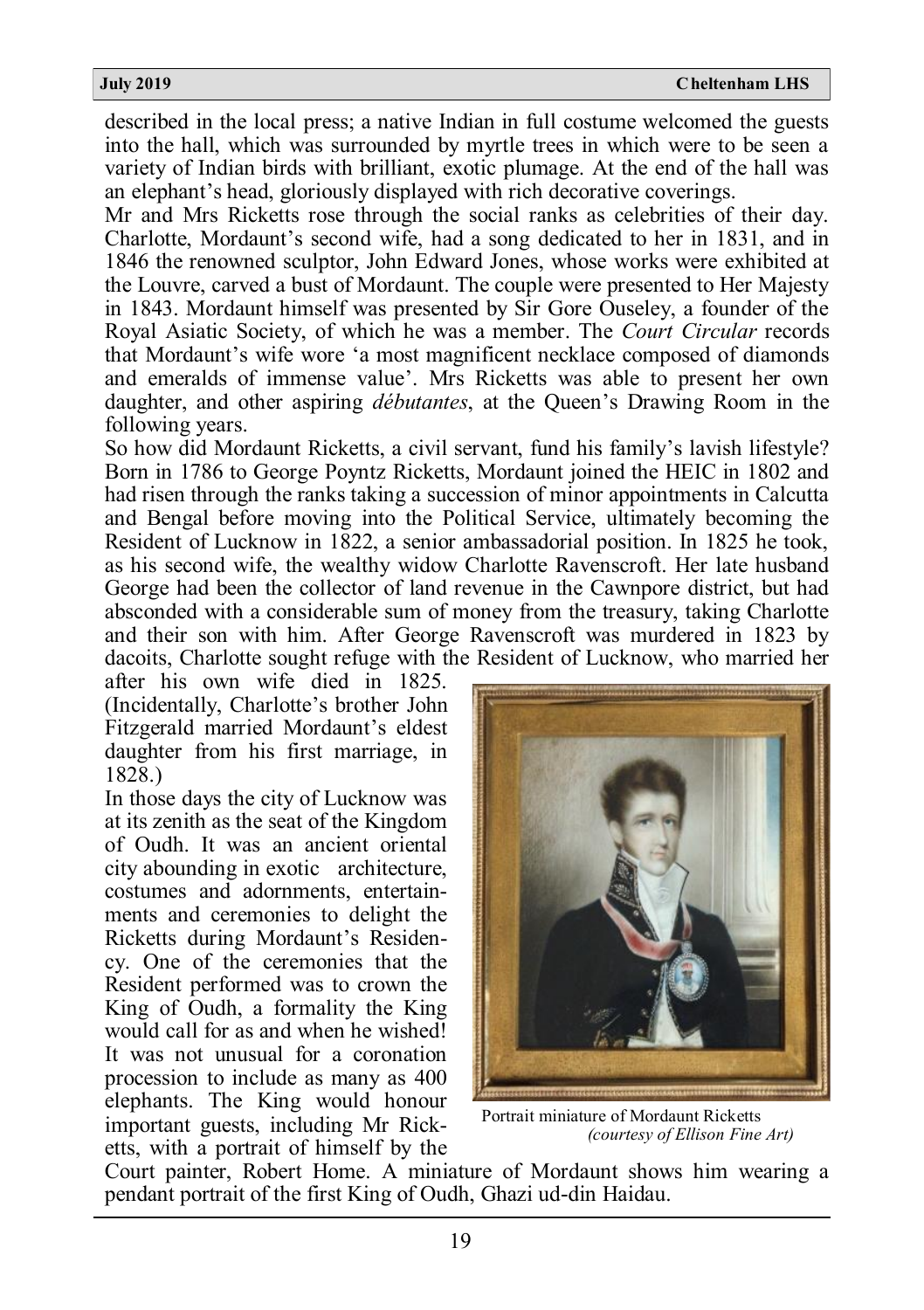In 1829 Ricketts was granted leave of absence from Lucknow, due to declining health, and he resigned from the Service. On the eve of his departure he was informed that an enquiry was to be held into allegations of corruption by him during his Residency. After remaining in Calcutta for a further six months, with no charges pressed, Ricketts returned to England, settling at Lake House in 1831. The HEIC enquiry was carried on in his absence and in 1834 he was publicly dismissed from the Service and his pension stopped. In 1835 Ricketts published *A Refutation of the Charges Preferred by the HEIC*, which seemed to exonerate him in the eyes of society in general, and fuelled outrage at the high-handedness of the Company directors. (Ricketts was rumoured to have absconded to England with £750,000.) Rickett won a High Court Case against the HEIC in  $\overline{1841}$ , getting his civil service pension reinstated, but would this alone have been sufficient to fund his lifestyle?

The King of Oudh had no such qualms about the Ricketts, whom he considered his closest friends, and sent an extremely expensive, jewel-encrusted watch and chain to Charlotte at Lake House. The couple remained in Cheltenham until 1837 when they left to live for much of the time in France, near their offspring and where Mordaunt had business interests. He died in Paris in 1862, aged 76, where he had been a member of L'Ordre Moderne du Temple.

Lake House became the property of George Neville Wyatt Esq, a retired indigo planter. In 1906 it was owned by Cheltenham Borough Council before being sold to Cheltenham College. The Junior School was built in the grounds of Lake House which, as the home of the College headmaster, was renamed College House. Since the 1970s it has been known as Southwood, the day boys' House.

*Jill Waller and Jim Markland*

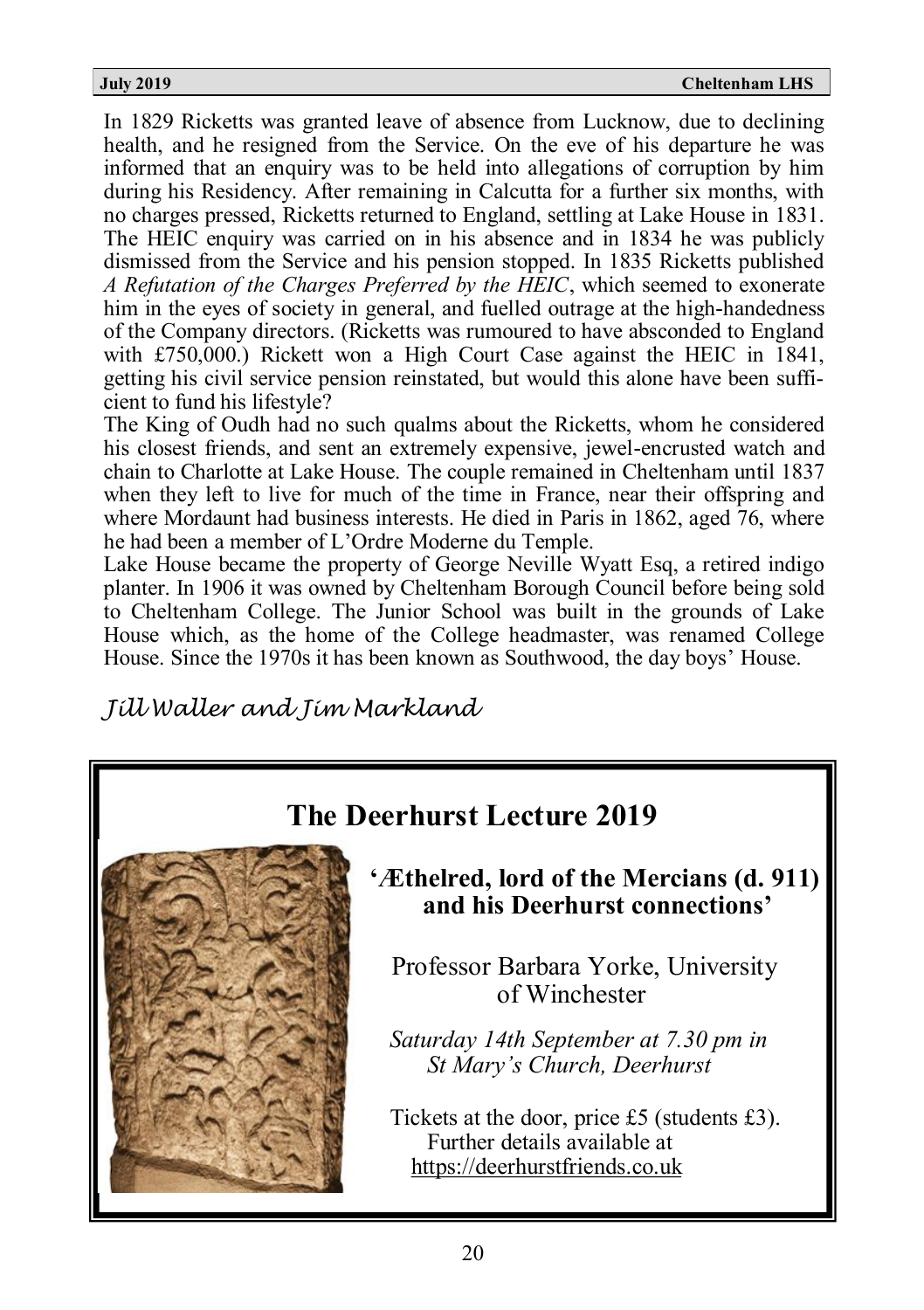

# 40 years of the Family History Society

Members of the Society were invited to take part in the 40th anniversary of the founding of the Gloucestershire Family History Society at the Heritage Hub on 28 April 2019. We were asked to demonstrate the Know Your Place website, where we have pinned hundreds of names and images on the World War One and Suffragette layer for Cheltenham. Apart from having three laptops ready to

explain how to call up and query the information, we had a display of the maps that David Drinkwater has prepared and which we have shown to members at the Research and Display Evenings. We received a good deal of interest and explained the website to 45 interested people, including youngsters.



*Sally Self*

# **OBITUARY**

# **JUDY SMITH, 1918-2019**

Sadly, only a few months after congratulating Judy on her 100th birthday we have to record that she died at home in May. A proudly independent lady, she always enjoyed visits and phone calls from friends or being taken out for a drive or a meal. She was greatly helped by 'her' taxi driver who took her shopping every week and even put the groceries away for her. In her mid-nineties, unable to continue the knitting and tapestry work she used to enjoy, she decided to start doing jigsaws 'to keep her brain active'.

Judy was born in Birmingham. Although her name was registered as Gwendoline



Nora she was always known to everyone as Judy. She and Peter married in 1946 and moved round the country before settling in Pickering Road where they at last had a garden. Their beautifully tended garden was the setting for many fund raising coffee mornings for CLHS and the RNLI, and provided space for their much-loved cat, Mac.

After Peter died in 2007 Judy founded the Peter Smith award, given annually to a member who has made an outstanding contribution to the Society.

She also provided a bench in Montpellier Gardens in his memory, with a plaque describing Peter as a 'well-beloved character'.

# *Jill Barlow*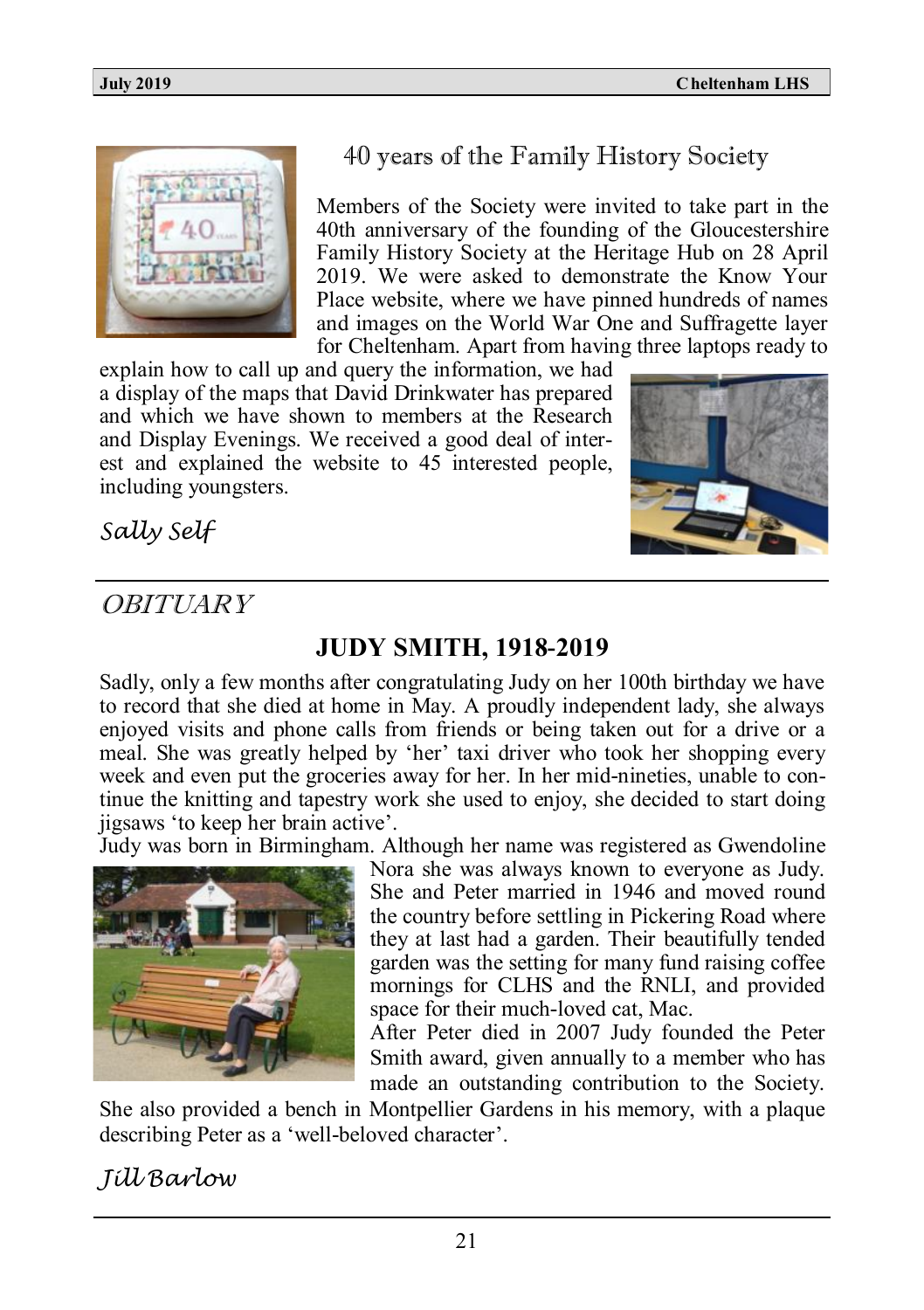

# **News from the CLHS Donated Books 'Shop'**

I have had a good sort out of the donated books recently and am pleased to say that there are several copies of the most popular local history books, including some 'must haves' for a comprehensive background of the history of Cheltenham. I have listed some of these below. Some are in 'as new' condition and are being offered at competitive prices. Some are signed copies – first come, first served!

A History of Cheltenham, G Hart, (3 copies) £5 Cheltenham, B Little, (4 copies) £3 Cheltenham, A Biography, S Pakenham, (5 copies) £2 Cheltenham in pictures, B Little, (3 copies) £3 Pleasure Town, Cheltenham 1830-1860, A Bell, (3 copies) £3 Cheltenham's Lost Heritage, O Bradbury, (2 copies, as new) £7.50 The Book of Cheltenham, S Blake, R Beacham, (2 copies, limited edition, signed) £7 Cheltenham, A Pictorial History, S Blake, (2 copies, as new) £7 Cheltenham, A History, S Rowbotham, J Waller, (2 copies, as new) £8 Around Cheltenham, photographic memories, F Frith, (3 copies) £6 A Century of Cheltenham, R Brooks, (2 copies, as new) £7 Gloucestershire Worthies, A Sampson, (4 copies) £3 A Cheltenham Companion, A Sampson, S Blake, (5 copies) £3

I also have back copies of CLHS Journals for sale in bundles of 10, vols 1-10, 11- 20, 21-30, as well as various single copies. £5 per bundle or £1 for singles – let me know what you need to complete your set.

If you are interested in any of these items please contact me by phone on 01242 232740, or email [heatherbell71@hotmail.com](mailto:heatherbell71@hotmail.com)As we are now into the summer break, I am happy to deliver anywhere in Cheltenham or the nearer suburbs, or books can be collected from my home address. Thank you for supporting the CLHS Bookshop, which will be back as usual when the lectures start again in September.

*Heather Atkinson*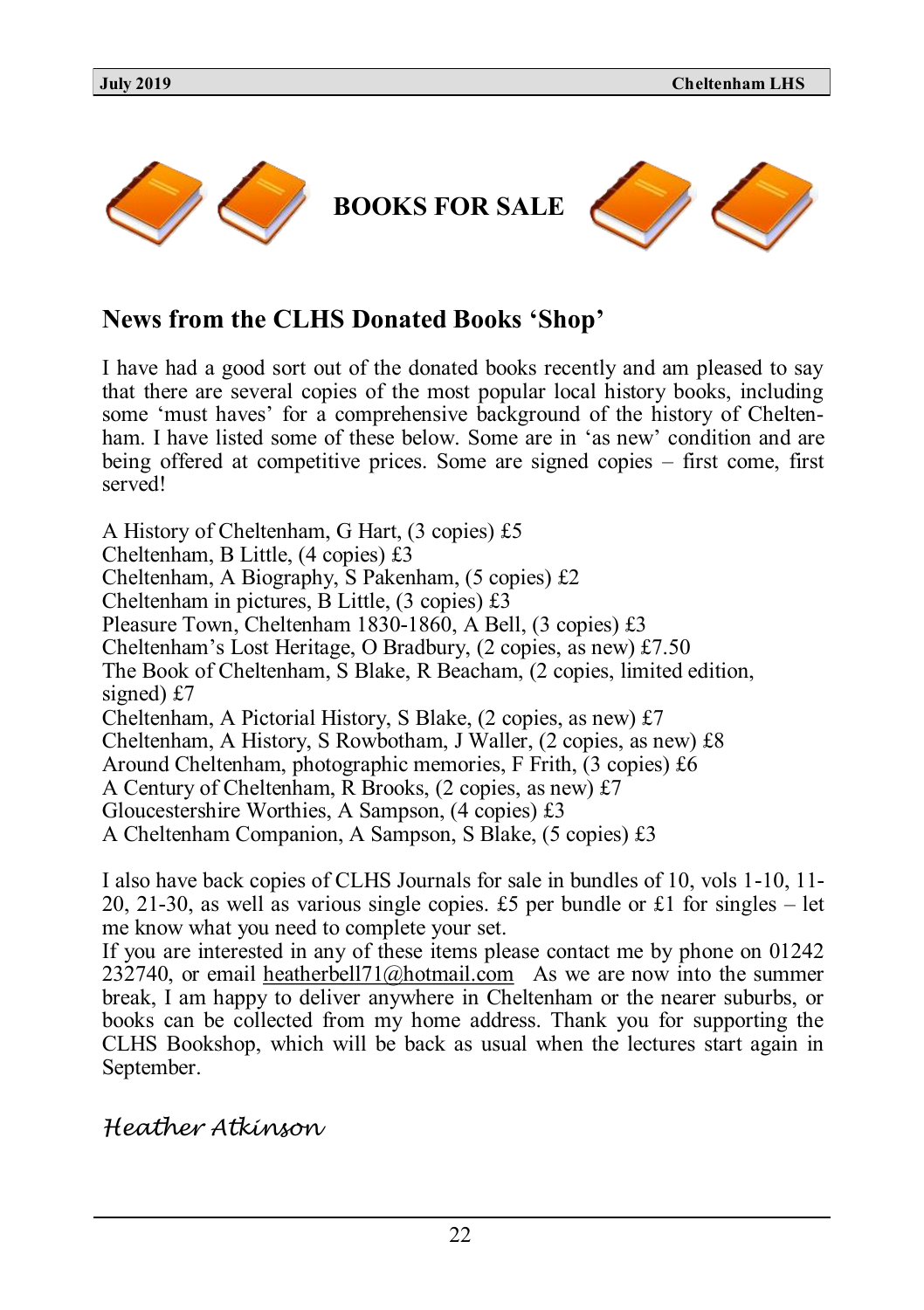| <b>CONTENTS</b>                              |           |                                            |           |
|----------------------------------------------|-----------|--------------------------------------------|-----------|
| Lecture programme 2019-2020 2-5 Society News |           |                                            | $14 - 15$ |
| For Your Diary                               | $5-6, 20$ | <b>AGM</b> Report                          | $16 - 17$ |
| New Publication                              | 23        | Feature                                    | $18 - 20$ |
| <b>Reviews</b>                               | 7-13      | <b>Family History Society; Obituary 21</b> |           |
| Another Cheltenham                           | 12        | Books for Sale                             | 22        |
| Blue plaque                                  | 13        | Can You Help? Next issue                   | 24        |
|                                              |           |                                            |           |

### **CLHS DISPLAYS IN THE LOCAL AND FAMILY HISTORY LIBRARY**

| July - August       | Education for the Masses: Cheltenham Schools<br>up to $2000$ |
|---------------------|--------------------------------------------------------------|
| September - October | The Development of the Spas                                  |
| November - December | Cheltenham's Hospitals                                       |

# NEW PUBLICATION

#### **The Midland & South Western Junction Railway Through Time** by Steph Gillett

The Midland & South Western Junction Railway was formed in 1884 by the amalgamation of the Swindon, Marlborough & Andover and the Swindon & Cheltenham Extension railways. It provided a north–south link between the Midland and the London & South Western railways through the heartland of the Great Western Railway. It also served several military establishments



in Wiltshire. It joined the Banbury & Cheltenham Direct Railway at Andoversford with running rights to Cheltenham and had a junction with the L&SWR at Andover. Passing west of the GWR station at Swindon, it was absorbed by the GWR in 1923. The line was closed by British Railways in 1961, apart from a few freight sections that had gone by 1970. The Swindon & Cricklade heritage railway is recreating some of the line from its base at Blunsdon. Several sections of the trackbed have been converted to pleasant walking and cycling routes.

Published in paperback by Amberley Publishing in August 2018, price £13.49